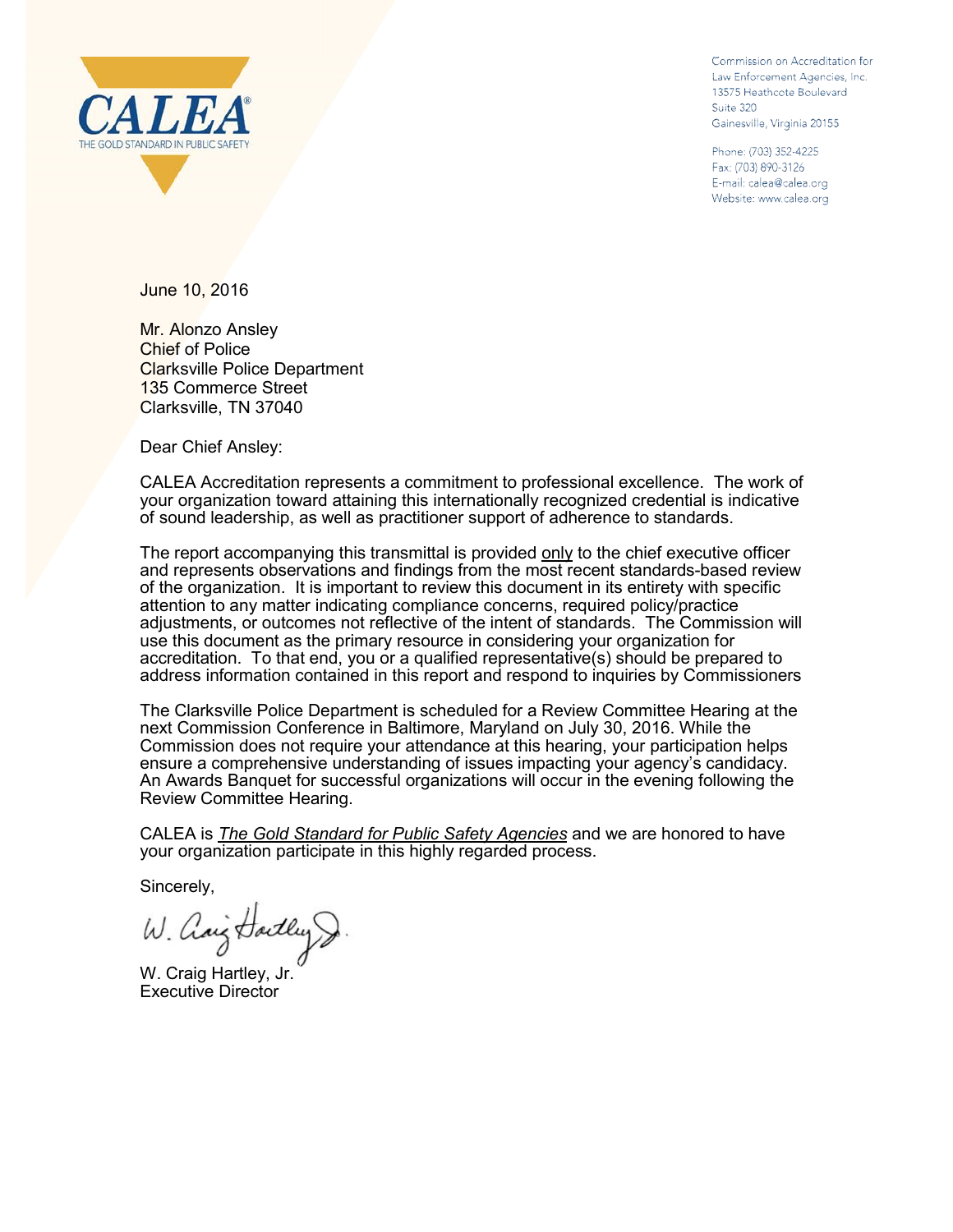

# **Clarksville (TN) Police Department**

# **Assessment Report**



# **2016**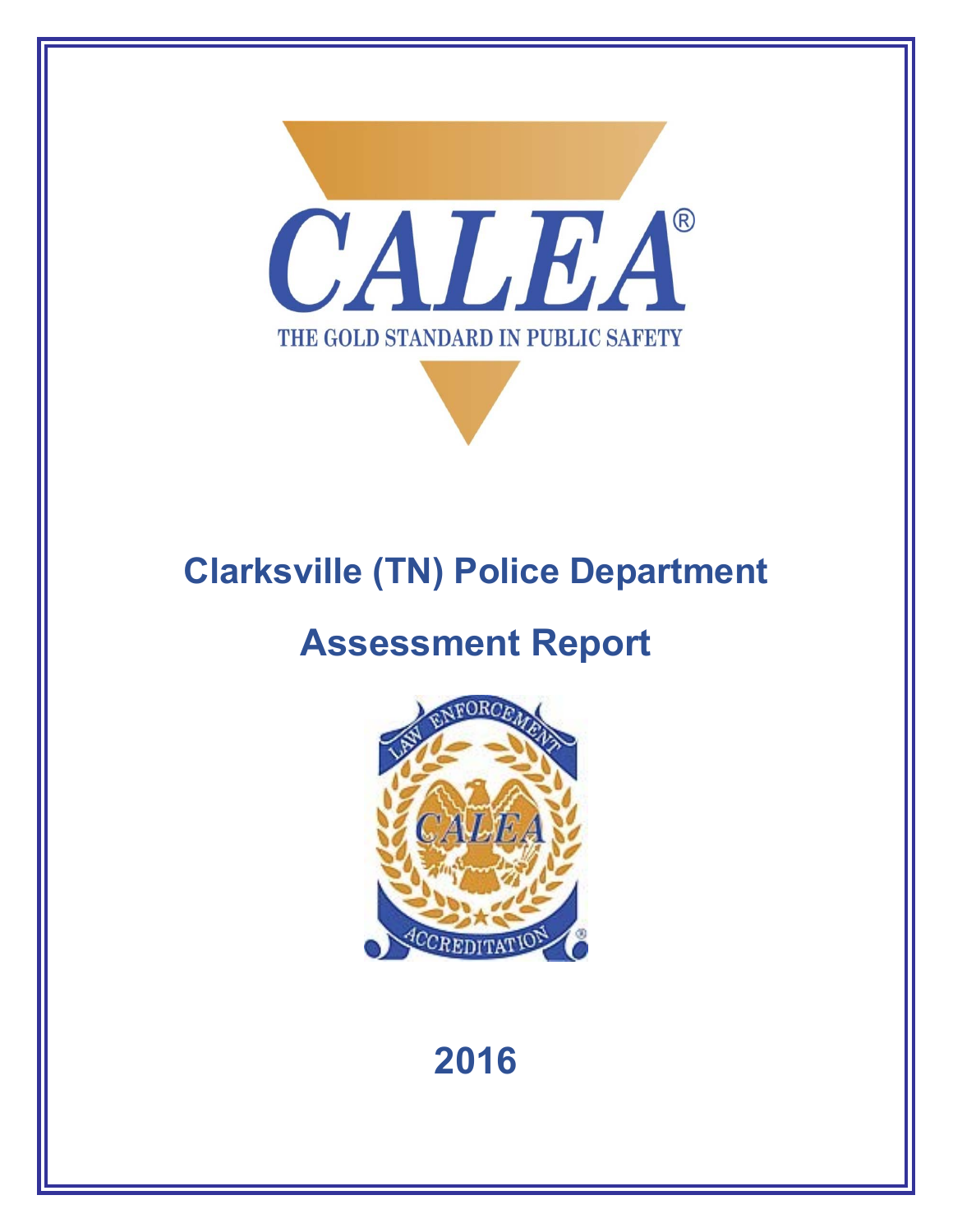# Clarksville (TN) Police Department<br>Assessment Report<br>May, 2016

## **Table of Contents**

| <b>Section</b> |                                                                                                                                                                                                                                                                                                                              | Page                                                                               |
|----------------|------------------------------------------------------------------------------------------------------------------------------------------------------------------------------------------------------------------------------------------------------------------------------------------------------------------------------|------------------------------------------------------------------------------------|
| A              | Agency name, CEO, AM                                                                                                                                                                                                                                                                                                         | 1                                                                                  |
| B              | Assessment dates                                                                                                                                                                                                                                                                                                             | 1                                                                                  |
| C              | Assessment team                                                                                                                                                                                                                                                                                                              | 1                                                                                  |
| D              | Program Manager<br><b>Type of Assessment</b>                                                                                                                                                                                                                                                                                 | 1<br>1                                                                             |
| Ε              | <b>Community and Agency Profile</b><br><b>Community Profile</b><br><b>Agency Profile</b><br>Demographics<br><b>Future Issues</b><br><b>CEO Biography</b>                                                                                                                                                                     | $\overline{\mathbf{c}}$<br>$\begin{array}{c}\n2 \\ 2 \\ 3 \\ 3\n\end{array}$<br>4  |
| F              | <b>Public Information</b><br><b>Public Information Session</b><br><b>Telephone Contacts</b><br>Correspondence<br>Media Interest<br><b>Public Information Material</b>                                                                                                                                                        | 4<br>4<br>4<br>5<br>5<br>5                                                         |
| G              | <b>Essential Services</b><br>Chapters $1 - 17$<br><b>Biased Based Profiling</b><br>Use of Force<br>Chapters 21 - 35<br>Grievances<br>Discipline<br>Recruitment<br>Promotions<br>Chapters 41 - 61<br><b>Vehicle Pursuits</b><br>Critical Incidents, Special<br>Operations and Homeland<br>Security<br><b>Internal Affairs</b> | 6<br>6<br>$\overline{7}$<br>9<br>9<br>10<br>10<br>11<br>12<br>14<br>17<br>18<br>19 |
|                | Chapters $70 - 84$                                                                                                                                                                                                                                                                                                           | 21                                                                                 |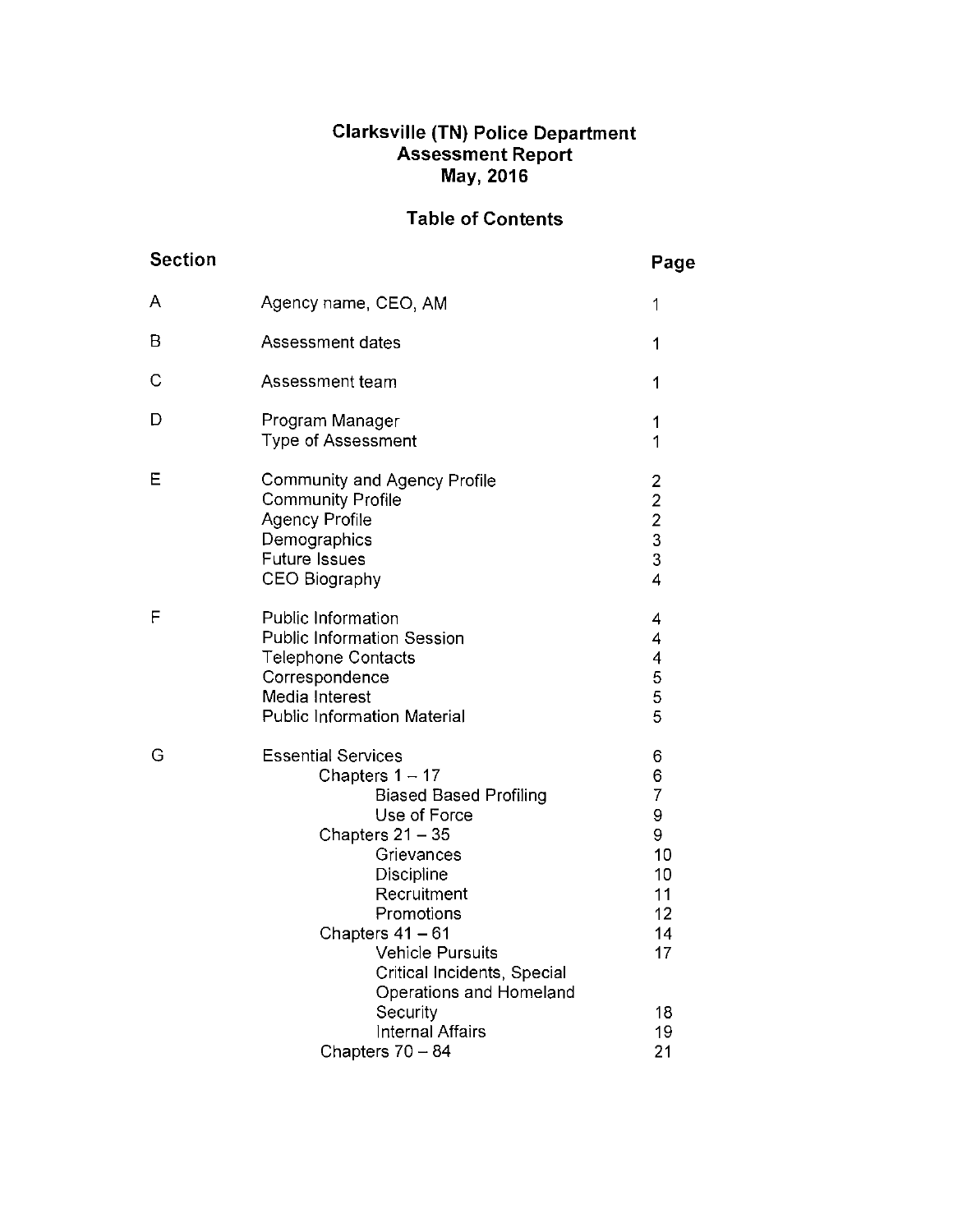| H | Standards Issues                        | 23 |
|---|-----------------------------------------|----|
|   | 20 Percent Standards                    | 23 |
| К | <b>Future Performance/Review Issues</b> | 24 |
| L | Standards Summary Table                 | 24 |
| M | Summary                                 | 24 |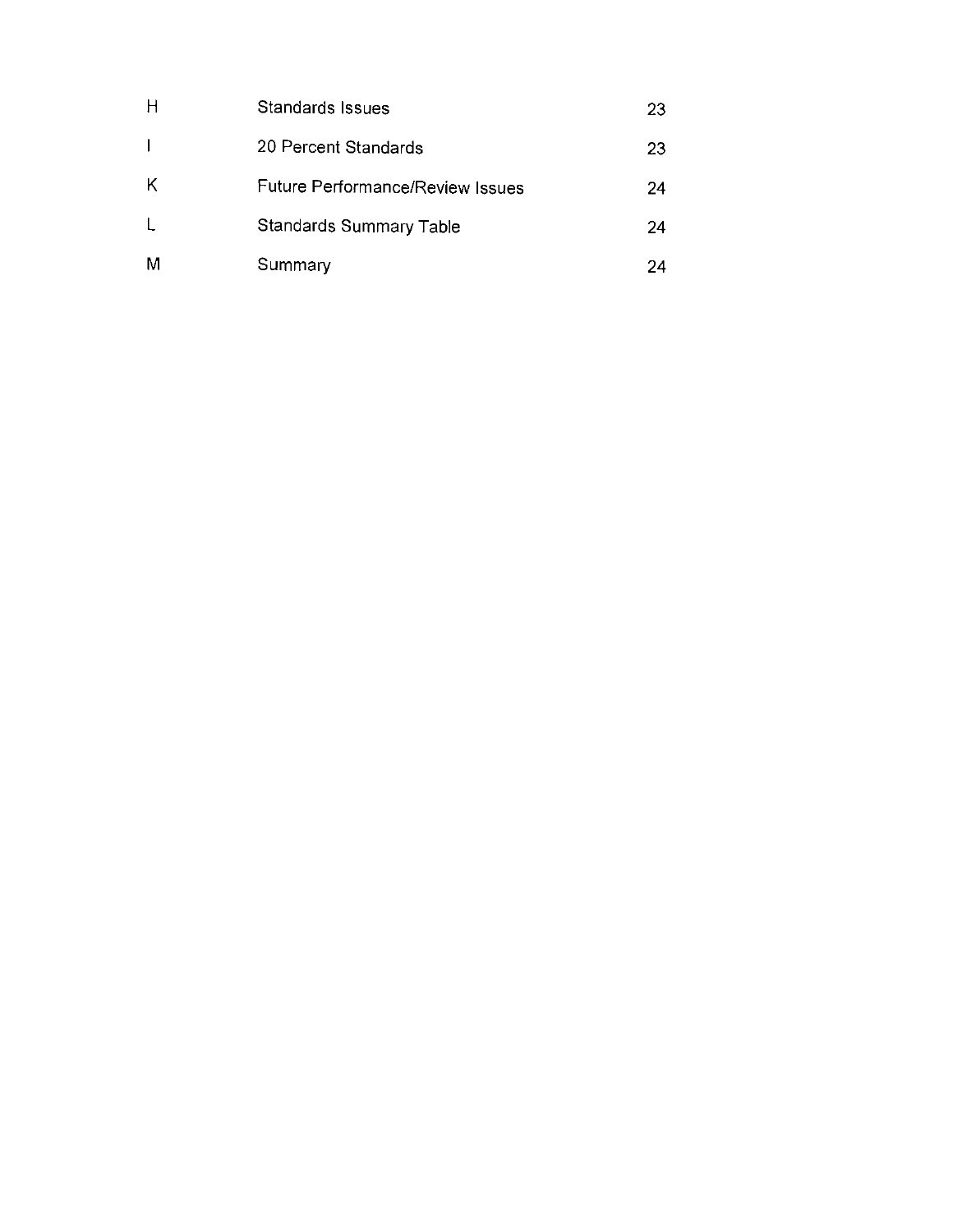#### A. Agency name, CEO and AM

Clarksville (TN) Police Department 135 Commerce Street Clarksville, TN 37040

Alonzo Ansley, Chief of Police Charles Gill, Sgt. and Accreditation Manager

#### B. Dates of the On-Site Assessment:

March 21 - 24, 2016

#### **C.** Assessment Team:

- $1<sub>1</sub>$ Team Leader: Scott A. Cunningham, Ph.D. **Chief of Police** Kernersville Police Department 134 East Mountain Street Kernersville, NC 27285 (336) 996-2390 Scunningham@toknc.com
- $2<sub>1</sub>$ Team Member: Ms. Tamera Bulla Director, Research and Planning Howard County Department of Police 3410 Court House Drive Ellicott City, MD 21043 (410) 313-3229 Tbulla@HowardCountyMD.gov

#### D. CALEA Program Manager and Type of On-site:

Mr. Vince Dauro

Second reaccreditation, D size (361 personnel; authorized 295 sworn and 66 nonsworn). Originally accredited 2010 and re-accredited 2013. 5th edition Law Enforcement Advanced Accreditation

The agency uses the CACE-L Advance Version 2.0 software to maintain the accreditation files.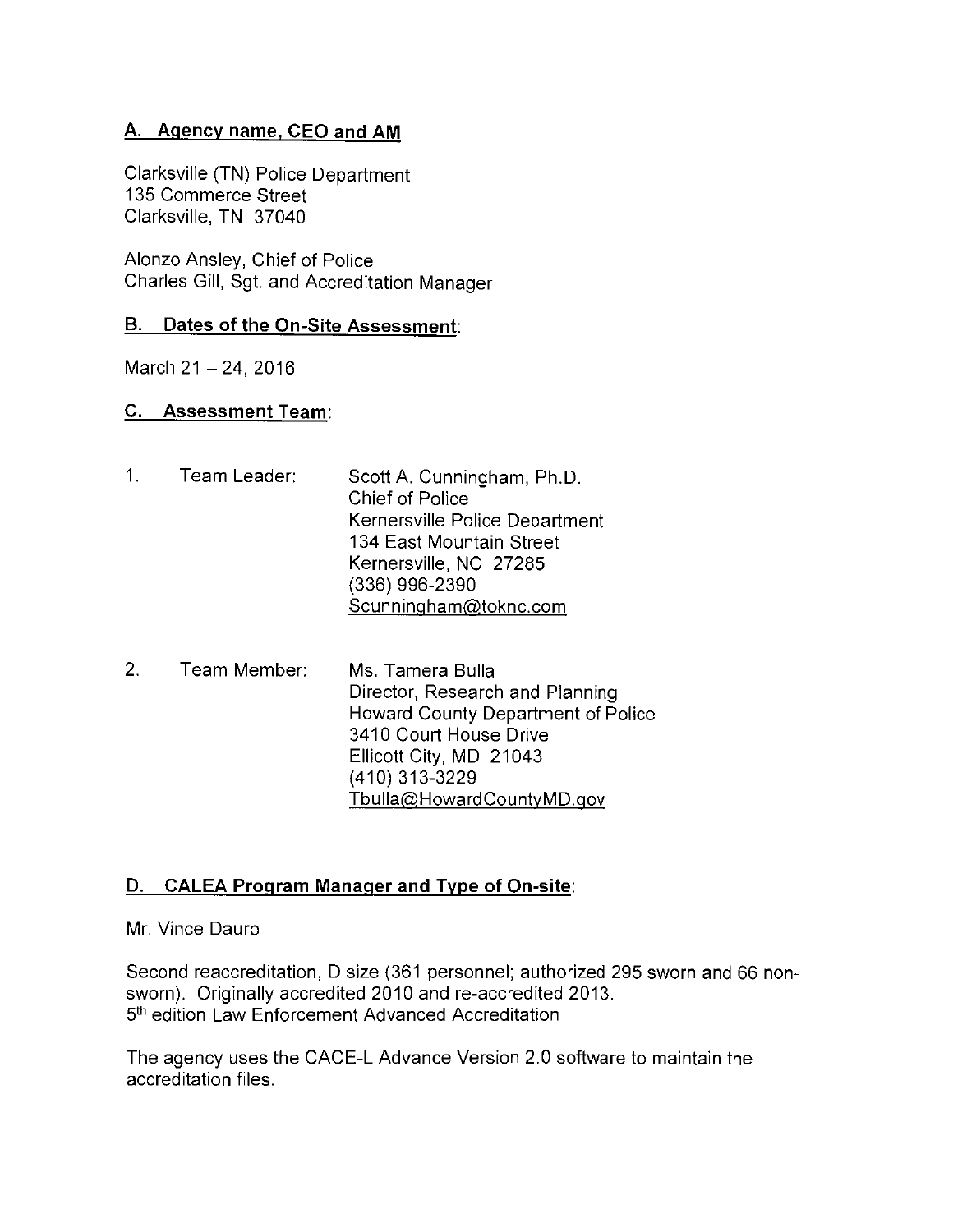## **E.** Community and Agency Profile:

#### $\mathbf{1}$ . **Community profile**

Clarksville Tennessee is located in the west central half of Tennessee, approximately 45 miles northwest of Nashville. It is located along the Tennessee-Kentucky border and is the county seat of Montgomery County. It is the sixth largest city in Tennessee and has a residential population of over 146,000 people within its 95 square miles of land. Fort Campbell, which borders and impacts Ciarksville, is the 3rd largest military installation in the United States. It is a large Army facility that is home to the 101<sup>st</sup> Airborne Division and many other Army entities. Clarksville is a mix of residential, industrial, and commercial environments. While Fort Campbell is a major presence in and impact to the city, several large commercial and industrial ventures will also impact the future. Google is developing a large data center and Hankook Tires is building a very large facility, both of which are located in Clarksville. Austin Peay State University is also located near a vibrant downtown area. The City is governed by a City Council which consists of twelve councilmembers elected from single member districts. The Mayor is elected on a city-wide basis, and serves as the executive head of City government. The Mayor appoints and directs department heads including the Chief of Police

#### $2.$ **Agency profile**

The Clarksville Police Department is a full service agency that provides high quality services to the citizens and visitors of Clarksville. It is organized into two large functional areas: Operations and Administration. Each is led by a Deputy Chief who is assisted by Captains which oversee various components and Patrol Districts. The Deputy Chiefs report directly to the Chief of Police who also oversees the Professional Integrity Unit, Accreditation, and the Public Information Officer. The City is divided into three patrol districts with each providing general patrol, call response, criminal investigations, and crime prevention services to the respective areas. The agency has several facilities including a downtown headquarters, a large evidence warehouse, a range and training venue, and three district offices located in the respective patrol districts. One of the district facilities is new (opened December 2015) and has a community room for public meetings. These District facilities enable the agency to have more easy interaction with the area citizens, and provides for quicker response and more time in the area.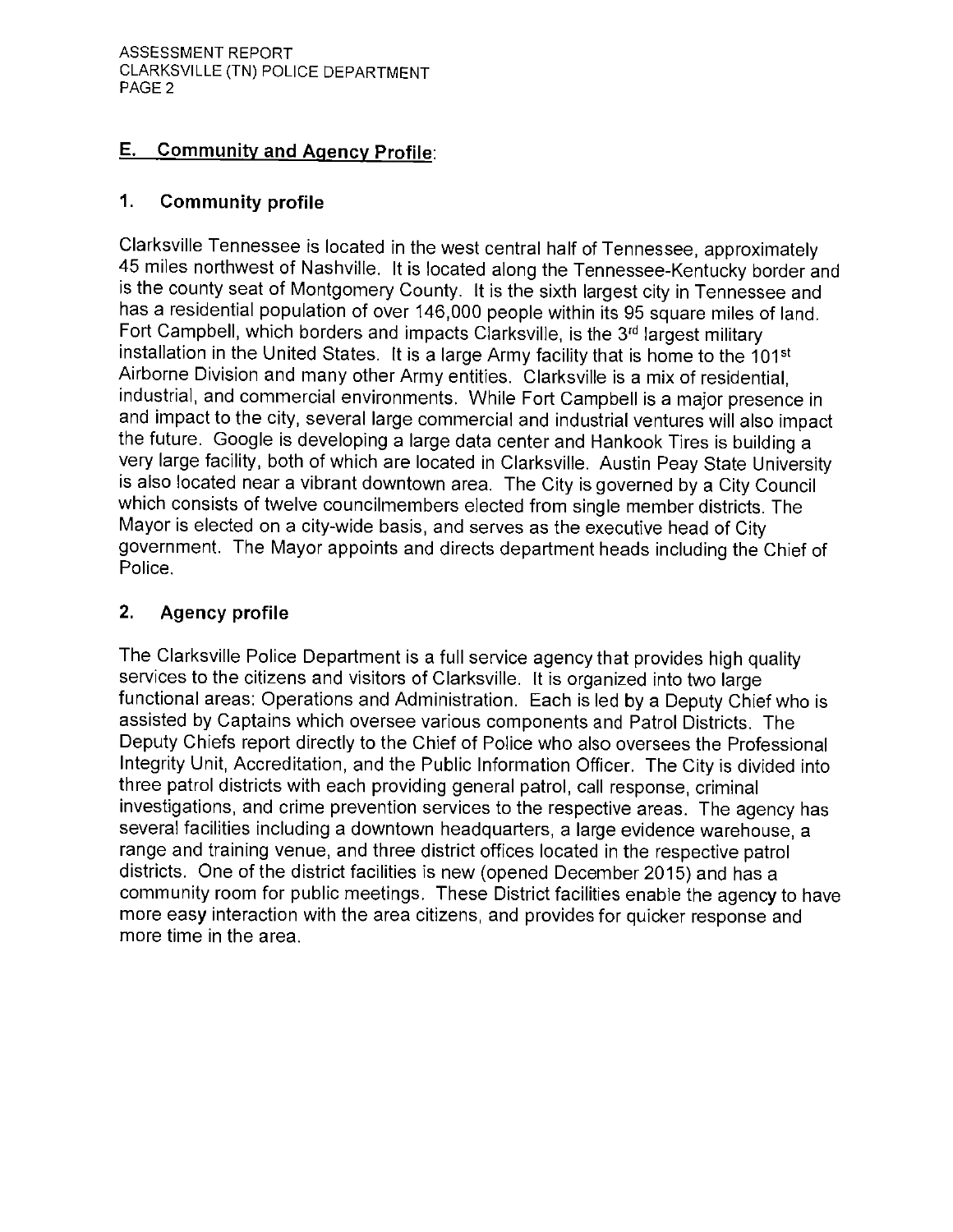#### $3.$ Demographics

|                      | <b>Service</b><br>Population |      | Available<br><b>Workforce</b> |      | <b>Current</b><br>Sworn<br><b>Officers</b> |              | Current<br>Female<br>Sworn<br><b>Officers</b> |    | Prior<br><b>Assessment</b><br>Sworn<br><b>Officers</b> |     |    | Prior<br><b>Assessment</b><br>Female<br><b>Sworn</b><br><b>Officers</b> |
|----------------------|------------------------------|------|-------------------------------|------|--------------------------------------------|--------------|-----------------------------------------------|----|--------------------------------------------------------|-----|----|-------------------------------------------------------------------------|
|                      | #                            | %    | #                             | %    | #                                          | $\%$         | #                                             | %  | #                                                      | %   | #  | $\%$                                                                    |
| Caucasian            | 96,305                       | 65.6 | 96,305                        | 65.6 | 232                                        | 81           | 31                                            | 11 | 226                                                    | 84  | 28 | 10 <sub>1</sub>                                                         |
| African-<br>American | 34,059                       | 23.2 | 34,059                        | 23.2 | 34                                         | 12           | 6                                             | 2  | 31                                                     | 12  | 4  |                                                                         |
| Hispanic             | 13,653                       | 9.3  | 13,653                        | 9.3  | 14                                         | 5            |                                               | 0  |                                                        | 3   |    | 0                                                                       |
| Other                | 4,991                        | 3.4  | 4,991                         | 3.4  |                                            | $\mathbf{2}$ | 2                                             |    | 5                                                      | 2   |    | 0                                                                       |
| <b>Total</b>         | 146,806                      | 100  | 146,806                       | 100  | 287                                        | 100          | 40                                            | 14 | 269                                                    | 100 | 34 | 13                                                                      |

## The demographic composition of the service area and agency are represented in the following table:

While the agency continues to have a higher number of Caucasians and lower number of African Americans than the workforce indicates, it has made substantial progress during this assessment period. Even though the raw number of Sworn Caucasian personnel increased slightly, their percentage decreased 3% while the numbers of all other categories increased. This includes African Americans, Hispanic, Other, and Women (up 3, 7, 2, and up 6 people respectively). This shows that the agency is aggressively working and making measureable progress. The agency has a beneficial recruitment plan in place that is revised annually.

#### $\overline{\mathbf{4}}$ **Future issues**

Chief Ansley has identified three issues that are of concern to the agency. Even though the agency operates its own communications center, it works very closely with the County E-911 system. The agency is looking for enhancements to the overall operation of the communications system specifically focusing on implementing a new Computer Aided Dispatch (CAD) program that would allow agency personnel to have call and dispatch information immediately available on the computers in patrol vehicles. Currently the computers are used for electronic report writing but not dispatch purposes or the running of driver and license information. The agency is also exploring options for a more integrated overall call taking and dispatch function. Another issue of importance focuses on the changing climate in law enforcement and its implications for the agency going forward. This specifically includes the issues surrounding body worn cameras. The agency has in-car cameras and the Chief would like to move forward with body worn cameras. However the issues of privacy, legality, use, program operation, and overall cost are significant and need to be resolved so the agency can move forward. The Chief also discussed the challenges of enhancing the agency's demographics and the difficulties in recruiting persons of diverse characteristics.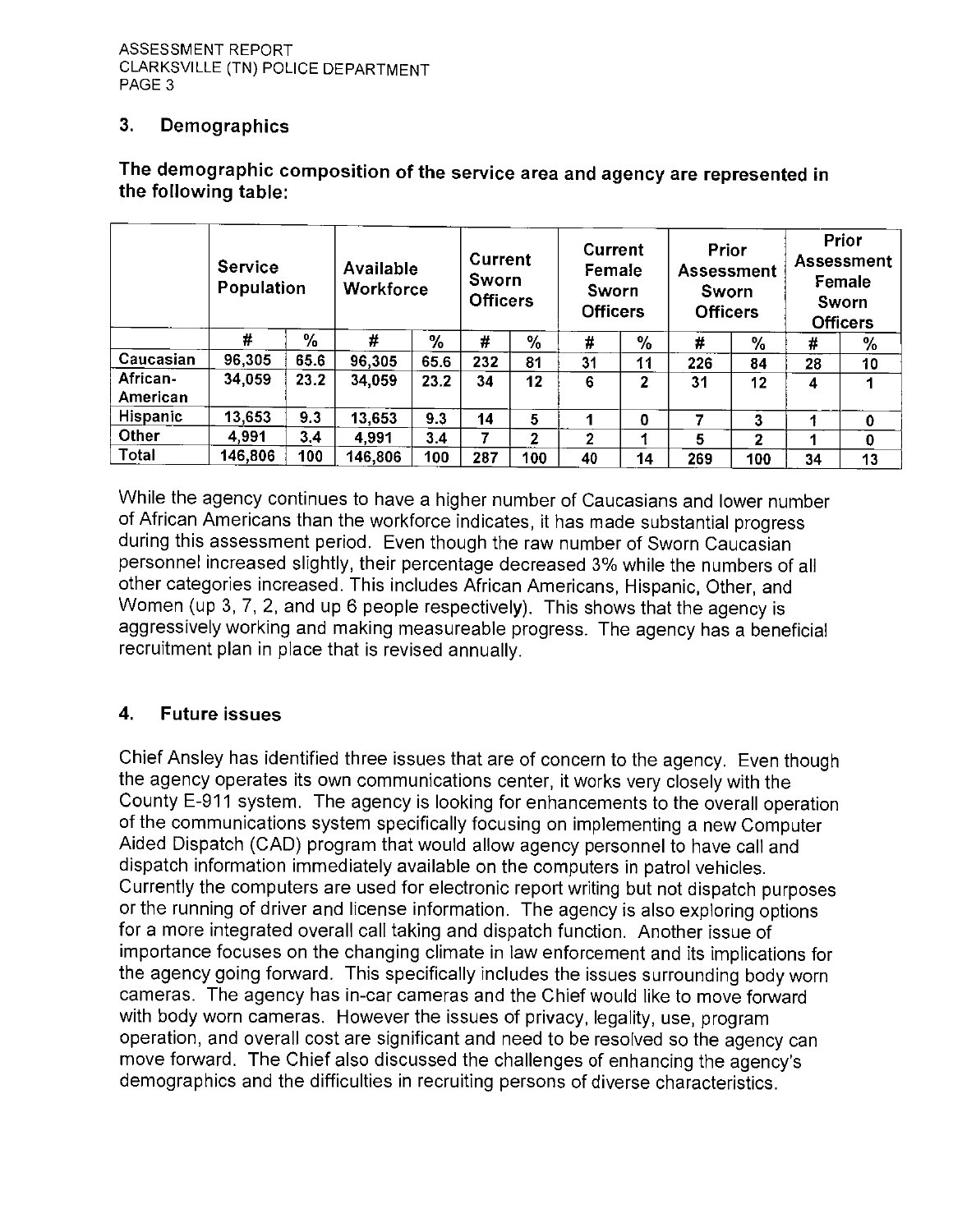Although the agency has made advances, he stated it is becoming even more difficult to identify, recruit, and retain quality personnel. It is obvious that the Chief is focused on enhancing the overall operation and performance of the agency for the benefit of the citizens.

#### 5. **CEO biography**

Chief Alonzo (AI) Ansley was appointed Chief of the Clarksville Police Department in September 2007. Since his initial hiring in 1987, he has served in all ranks and most areas of the agency. He was a member of the Tactical Team for five years and served as the team's commander. He holds a degree in Criminal Justice from Austin Peay State University and has graduated from the Northwestern Police Staff and Command School and the 231<sup>st</sup> session of the FBI National Academy. Chief Ansley is very active in the community and works with numerous boards, groups, and entities.

#### **F.** Public Information Activities:

Public notice and input are corner stones of democracy and CALEA accreditation. This section reports on the community's opportunity to comment on their law enforcement agency and to bring matters to the attention of the Commission that otherwise may be overlooked.

**Public Information Session**  $a$ .

> A public information session was advertised and subsequently held on Wednesday March 23. It was held at the Clarksville City Council Chambers in downtown Clarksville, which is easily accessible to the citizens. It was advertised to begin at 5:00 pm. It actually began at 5:07 pm to allow citizens some additional time to arrive. No one (except the Chief and Accreditation Manager) was present for the session. The Team Leader read the information publicly and waited to see if anyone did arrive and wanted to speak. Since no one else attended, the session was closed at 5:17 pm. The assessment team did remain on site until approximately 5:30 pm but still no one arrived. This is similar to the last onsite which also saw no one attend or speak at that information session.

b. **Telephone Contacts** 

> An open phone line was advertised and scheduled for Tuesday March 22 from 1:00 pm thru 3:00 pm. The line was tested prior to the designated start time and found to be operational. A total of four calls were received and all were very supportive of the agency and its accreditation efforts. One caller was from a large Tennessee Sheriff's Office which is TriArc accredited, and advised that Clarksville is a good department that should be re-accredited. They spoke highly of the Chief and Accreditation Manager. Another caller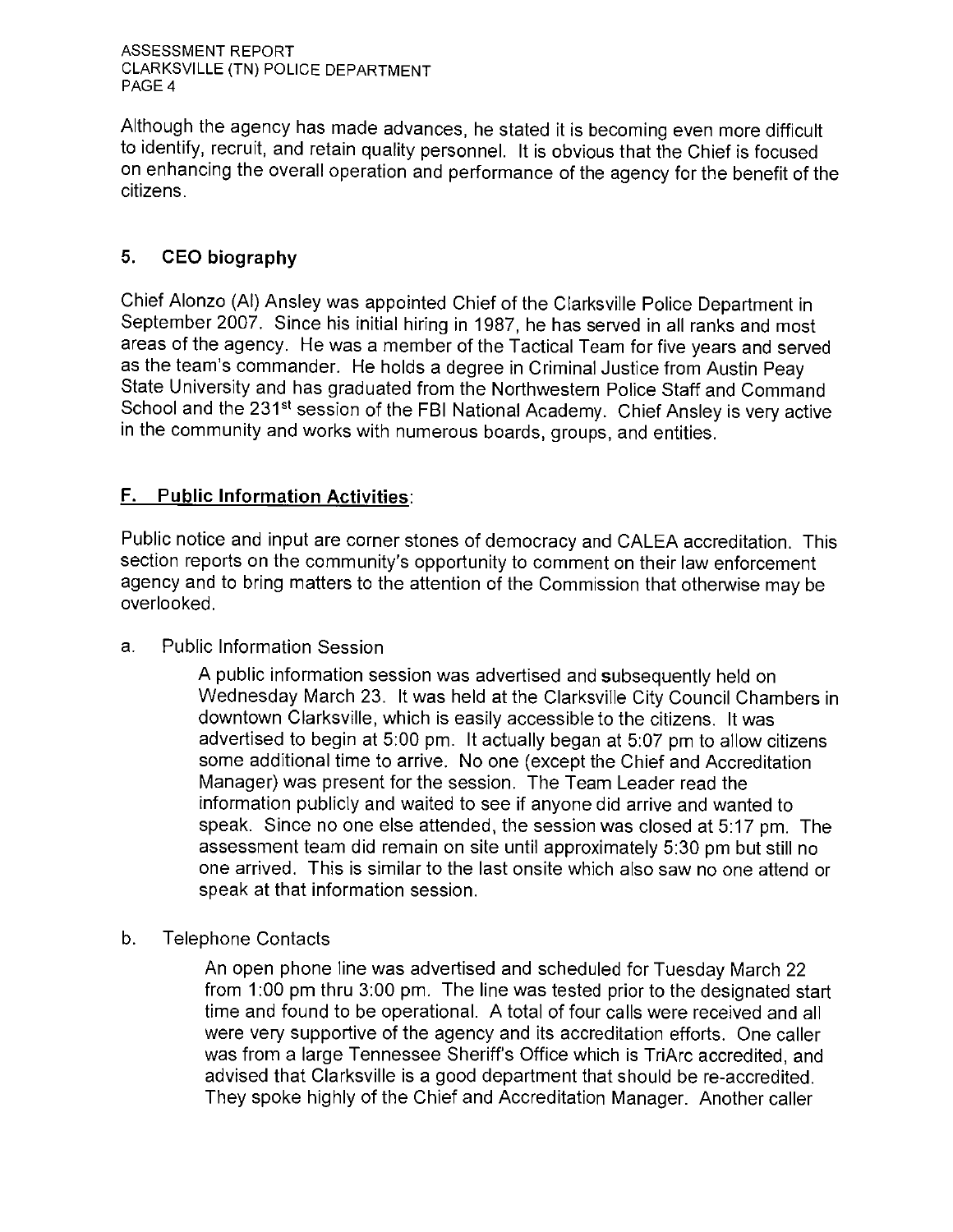represented a large airport agency which is accredited and offered that Clarksville is considered to be very professional and fully supports their reaccreditation. The third caller was representing the City of Clarksville Parks and Recreation Department that works closely with the police department. She advised that the police department is very accommodating and good to work with, especially on large community events. The final caller was the Assistant Director of the Tennessee Bureau of Investigation who reported that there is an excellent working relationship between the two agencies. He also stated that he believes the Clarksville PD is constantly striving to improve and always meets the highest standards.

#### Correspondence C.

There were two items of correspondence received. Both were very supportive of the agency, their performance, and their accreditation status. One item was from a Tennessee based Accreditation Manager and a CALEA Team Leader. He advised that Clarksville PD provides professional service to the citizens and that the agency is more than willing to help other agencies with accreditation issues or questions. He also stated they were very active in the state accreditation coalition. The other item was from the Chief of a large Tennessee police department and commented positively on Chief Ansley's commitment to having a professional agency. He also indicated that the agency "holds to the high standards of accreditation". Both writers indicated complete support for Clarksville PD to be re-accredited.

d. Media Interest

There was no known media interest or contact during the onsite.

#### **Public Information Material**  $e<sub>1</sub>$

The agency developed and implemented a comprehensive public information plan. This included public notices that were sent to approximately 20 media outlets consisting of radio, TV, print and electronic entities. Announcements were also sent to contacts at local educational institutions and nearby Fort Campbell. Notices were posted in various City facilities and sent to all agency personnel and City departments. At least two entities (The Leaf-Chronicle and ClarksvilleNow.com) published the notice on their websites. Specific notices were sent to the Clarksville City Council and the Tennessee Police Accreditation Coalition.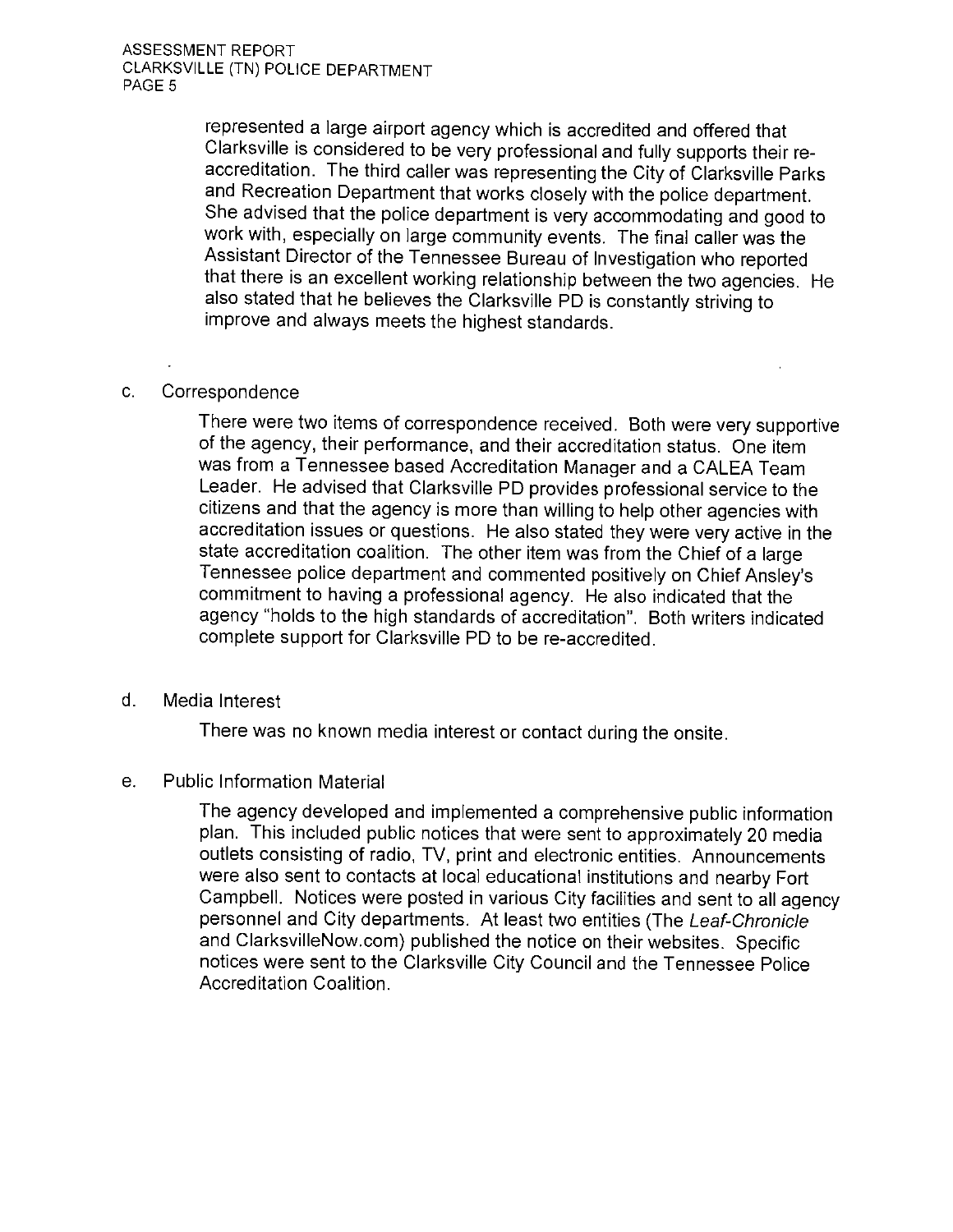#### $f_{\perp}$ **Community Outreach Contacts**

During the onsite, the assessors had the opportunity to interact with many agency personnel and a number of citizens. Assessor Bulla rode with Officer Josh Godwin and observed him perform a variety of patrol based tasks. He was enthusiastic and had a very good working knowledge of accreditation. Assessor Cunningham rode with Officer Hubbard and found her to be very professional, knowledgeable, and dedicated to the agency and profession. Other officers were interviewed at various lengths about a variety of topics.

Brief qualitative interviews were conducted with a variety of citizens. These included college students, one military person, general citizens, and some business persons. Each indicated that they thought the Clarksville Police Department did a good or excellent job in dealing with citizens and issues. One college student and the military person indicated that they thought the officers dealt with them and their associates in a fair and considerate manner. Citizens indicated that they felt safe in town and felt comfortable interacting with the officers. Business personnel stated that the agency and officers were very responsive to their concerns and calls, and that the officers handled various incidents professionally and courteously. It was evident from these interactions that agency personnel were delivering a great service in a very professional manner, and that the citizens were happy with how the services were being delivered.

#### **G. Essential Services**

#### Law Enforcement Role, Responsibilities, and Relationships and Organization, Management, and Administration. (Chapters 1-17)

The Clarksville Police Department (CPD) understands the importance of concepts such as procedural justice, following the law and constitutional mandates, trust and confidence. These concepts form the foundation of how the agency functions and delivers high quality services to the citizens. Legal and ethical behavior and actions are stressed in every aspect of the agency's operations. The agency is functionally organized in a manner that provides effective and efficient operations. A comprehensive and effective written directive system provides detailed yet clear guidance to all personnel.

The agency has a very good planning and research function that provides a wealth of information to the Chief, staff, and agency overall. The multi-year plan provides a good roadmap regarding significant future possibilities and the annual goals provide current direction for enhancing community safety and agency performance. The agency does not have a reserve program but uses auxiliary personnel including chaplains and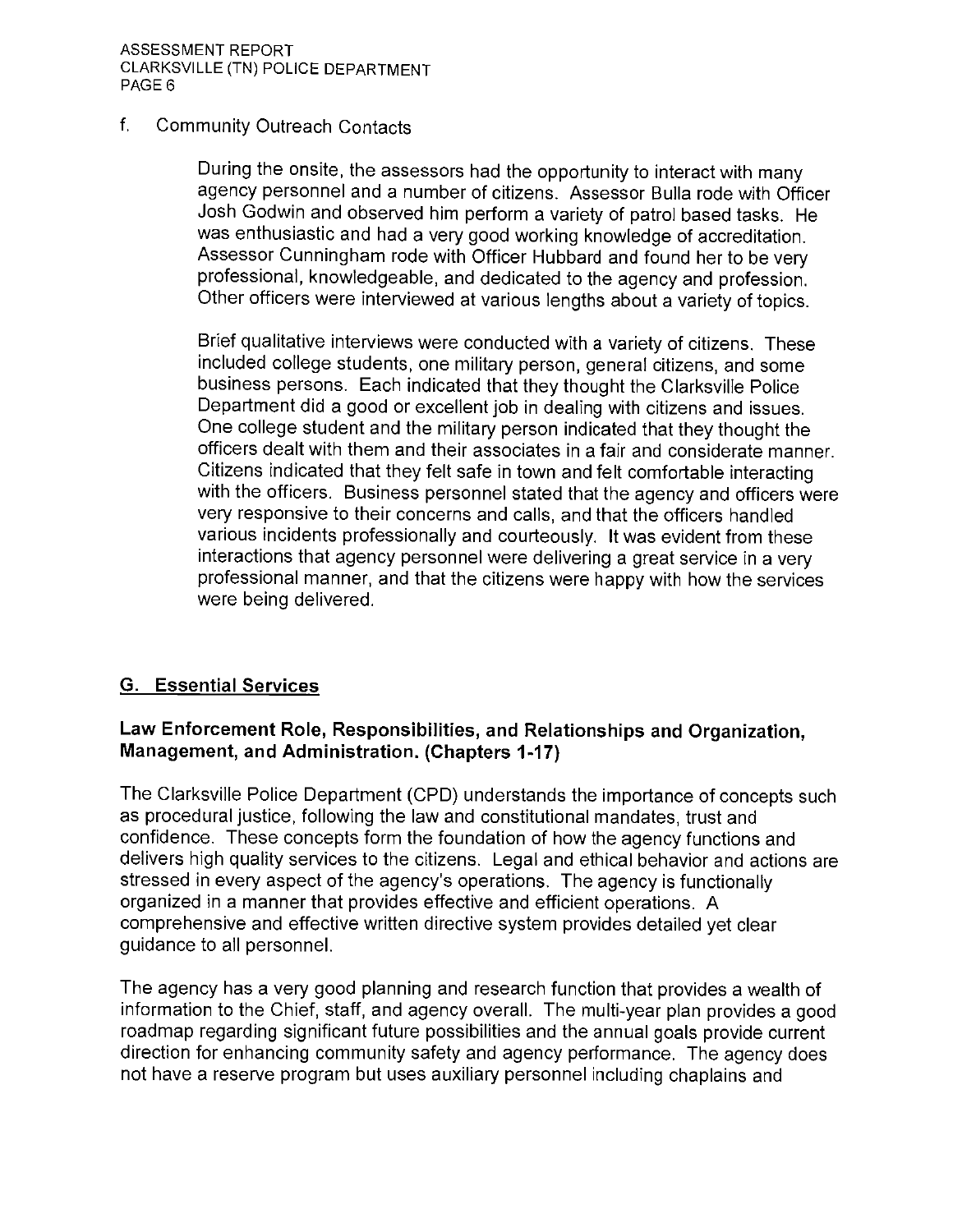volunteers. Fiscal related matters are handled appropriately and consistent with processes and procedures established by the City of Clarksville.

#### **Bias Based Profiling**

Consistent with the heavy agency focus on legal and ethical actions, bias based profiling or policing is strictly prohibited. The agency has very good policies, procedures, and reporting processes dealing with all aspects of bias. The agency provides regular annual training on these issues to help reduce and avoid incidents and perceptions of biased policing. The Chief is continuing to be proactive and is in the process of writing enhanced procedures that require personnel to document all traffic stops. State law only requires the collection of traffic stop data when citations are issued. The Chief has also begun to have information regarding bias based policing reviewed quarterly instead of annually. This is so potential issues can be addressed in a more timely manner.

|                  |      | vviilisiulitu |      |
|------------------|------|---------------|------|
| Complaints from: | 2013 | 2014          | 2015 |
| Traffic contacts |      |               |      |
| Field contacts   |      |               |      |
| Asset Forfeiture |      |               |      |

|  |  |  |  | <b>Bias Based Profiling Complaints</b> |
|--|--|--|--|----------------------------------------|
|--|--|--|--|----------------------------------------|

During this assessment period, the agency had two complaints regarding bias based policing and both of these involved traffic contacts. Both were investigated and found to be 'Not Sustained'. This number of complaints is half of what was reported during the prior assessment period. There have been no significant issues regarding bias activities within the community during this assessment period. It appears that the agency's actions, which exceed state requirements, are effective and beneficial.

Since traffic enforcement is a significant activity that generates a lot of citizen contacts and in many cases concern about biased policing, the agency is also attempting to enhance the data collection regarding traffic related efforts. Currently the software used by the agency does not provide the level of information that the Chief desires. It cannot track warnings and it does not track ethnicity, specifically Hispanic. The Chief is attempting to remedy this situation by adjusting the current data collection capacity by either changing the current software or acquiring different software. In the mean-time. he has required all personnel to document various details of traffic stops even when citations are not issued.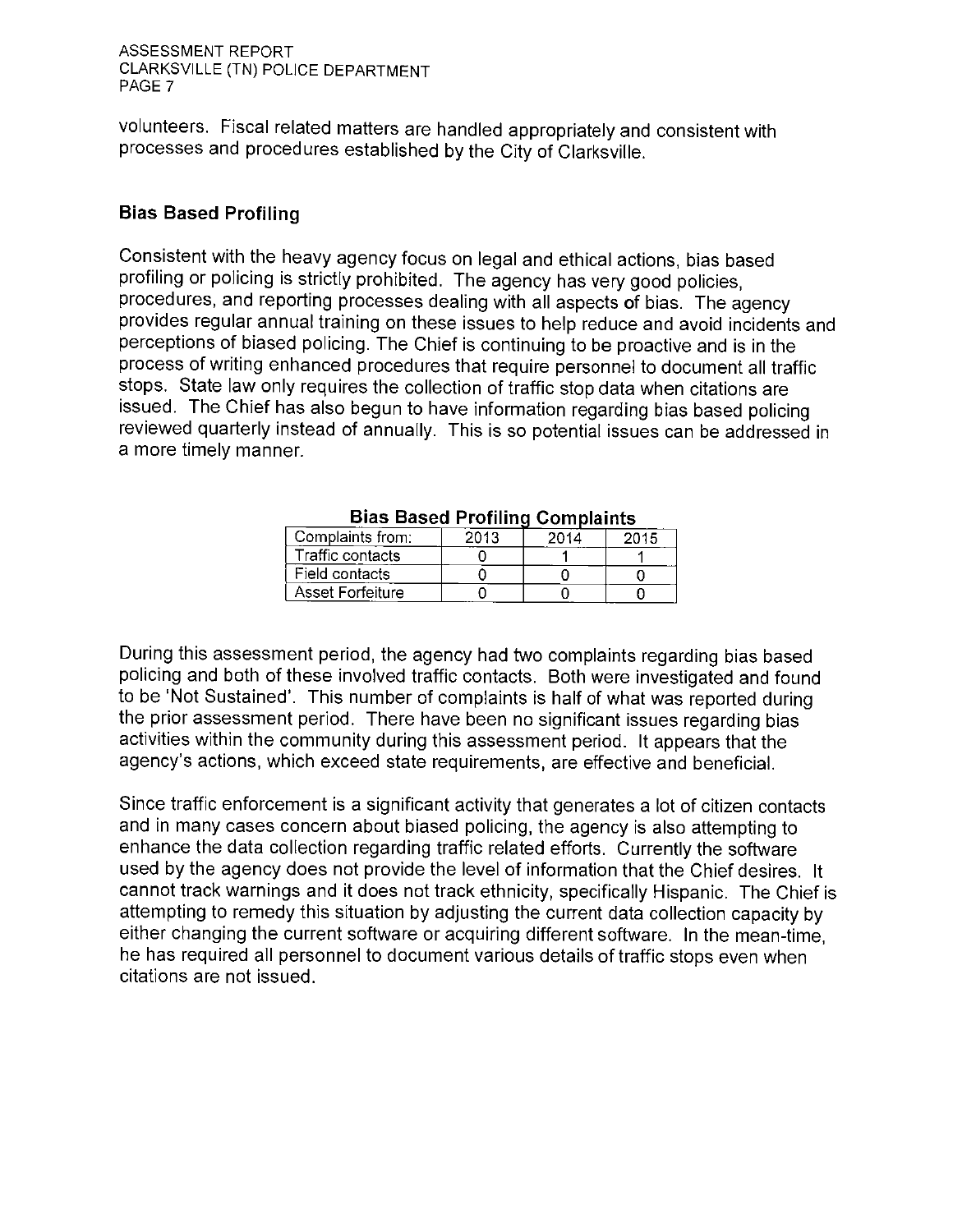| Race/Sex         | Warnings        | Citations | Total    |
|------------------|-----------------|-----------|----------|
| Caucasian/Male   |                 | 11,932    | 11,932   |
| Caucasian/Female | $\star$         | 9,777     | 9,777    |
| African-         | $\mathbf{r}$    | 5,774     | 5,774    |
| American/Male    |                 |           |          |
| African-         | $\star$         | 4,185     | 4,185    |
| American/Female  |                 |           |          |
| Hispanic/Male    | $\star$ $\star$ | $+ +$     | $\pm\pm$ |
| Hispanic/Female  | $+ +$           | $+ +$     | $+1$     |
| Asian/Male       | $\bullet$       | 309       | 309      |
| Asian/Female     | $\bullet$       | 322       | 322      |
| OTHER/Male       | $\star$         | 177       | 177      |
| OTHER/Female     | $\star$         | 139       | 139      |
| TOTAL            | $\bullet$       | 32,615    | 32.615   |

#### Traffic Warnings and Citations 2013

#### **Traffic Warnings and Citations, 2014**

| Race/Sex         | Warnings             | Citations | Total  |
|------------------|----------------------|-----------|--------|
| Caucasian/Male   |                      | 11,971    | 11,971 |
| Caucasian/Female | $\bullet$            | 9,616     | 9,616  |
| African-         | ٠                    | 5,570     | 5,570  |
| American/Male    |                      |           |        |
| African-         | $\bullet$            | 4,244     | 4,244  |
| American/Female  |                      |           |        |
| Hispanic/Male    | $\mathbf{w}$         | $**$      | $***$  |
| Hispanic/Female  | $+ +$                | $***$     | $+ +$  |
| Asian/Male       | $\pm$                | 275       | 275    |
| Asian/Female     | $\star$              | 322       | 322    |
| OTHER/Male       | $\ddot{\phantom{1}}$ | 170       | 170    |
| OTHER/Female     | $\star$              | 155       | 155    |
| TOTAL            | $\star$              | 32,333    | 32.333 |

#### **Traffic Warnings and Citations, 2015**

| Race/Sex         | Warnings    | <b>Citations</b> | Total        |
|------------------|-------------|------------------|--------------|
| Caucasian/Male   |             | 11,267           | 11,267       |
| Caucasian/Female | $\star$     | 9,110            | 9,110        |
| African-         | $\star$     | 5,618            | 5,618        |
| American/Male    |             |                  |              |
| African-         | ٠           | 4,103            | 4,103        |
| American/Female  |             |                  |              |
| Hispanic/Male    | $\pm \star$ | $\mathbf{u}$     | $\mathbf{w}$ |
| Hispanic/Female  | $+ +$       | <b>WW</b>        | $\pm\pm$     |
| Asian/Male       | $\star$     | 297              | 297          |
| Asian/Female     | $\star$     | 296              | 296          |
| OTHER/Male       | $\star$     | 200              | 200          |
| OTHER/Female     | $\bullet$   | 187              | 187          |
| TOTAL            | $\star$     | 31,078           | 31.078       |

\* Agency software and system does not track warnings<br>\*\* Agency software does not track Hispanic as a race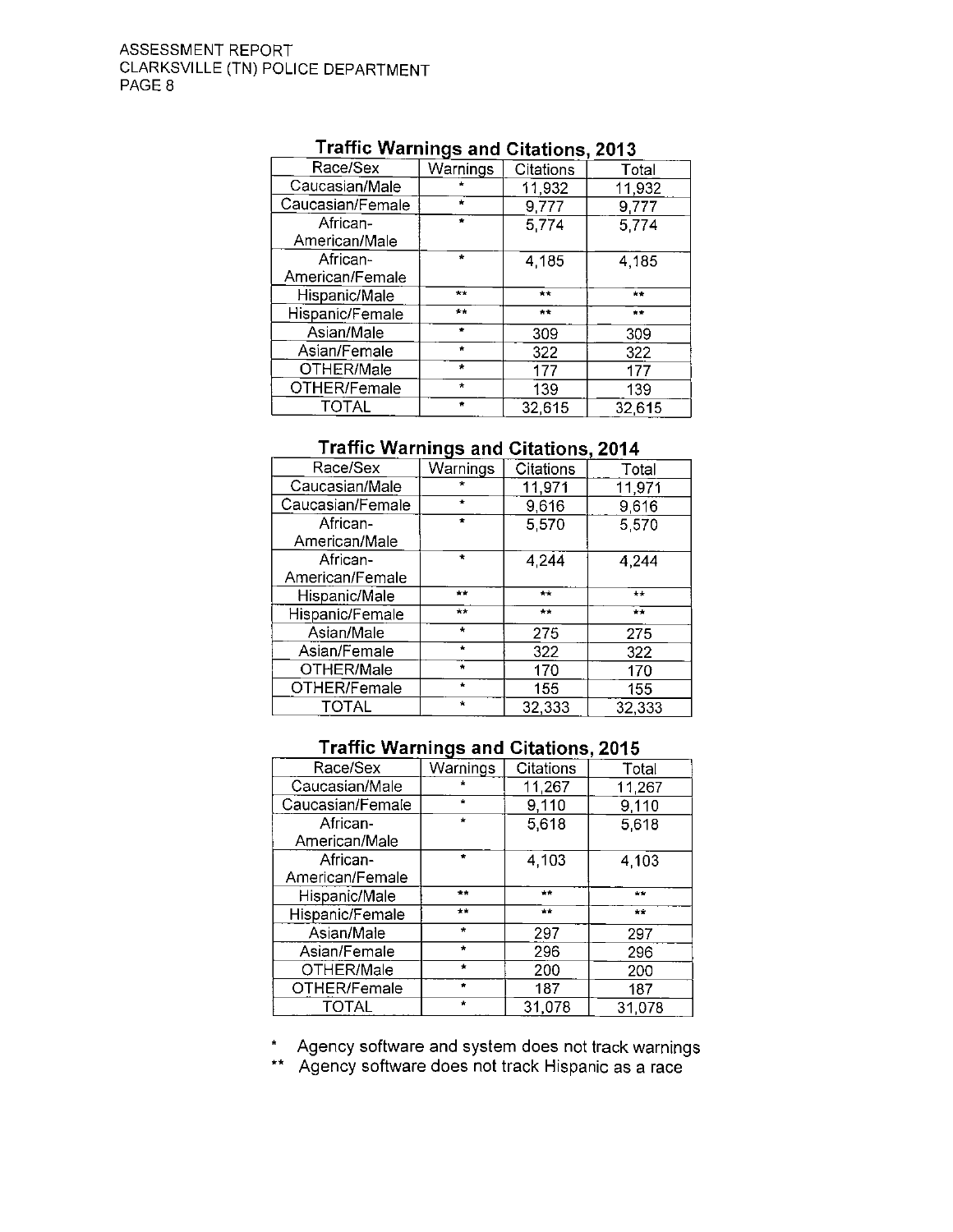## **Use of Force**

The agency is very aware of the various issues surrounding any use of force. Therefore, the agency has implemented a variety of policies, procedures, and practices that are focused on ensuring that any and all uses of force are legal, professional, and necessary. All uses of force, including soft hands and handcuffing are documented in either an offense/incident report and/or a specific use of force report. All uses of force that exceed soft hands and handcuffing are reviewed thru the chain of command with each level providing comments and indicating whether the force used was consistent with expectations and policy. The annual analysis of use of force is a very detailed analysis that provides a wealth of information including recommendations for enhancements.

| use or Force                             |       |       |       |  |  |
|------------------------------------------|-------|-------|-------|--|--|
|                                          | 2013  | 2014  | 2015  |  |  |
| Firearm                                  |       |       |       |  |  |
| <b>ECW</b>                               | 60    | 59    | 58    |  |  |
| Baton                                    |       |       |       |  |  |
| OC                                       | 36    | 17    | 18    |  |  |
| Weaponless                               | 189   | 205   | 203   |  |  |
| <b>Total Uses of Force</b>               | 285   | 284   | 281   |  |  |
| Total Use of Force Arrests*              | 72    | 103   | 100   |  |  |
| Complaints                               |       |       | 2     |  |  |
| <b>Total Agency Custodial</b><br>Arrests | 5,721 | 6,072 | 6,491 |  |  |

|  |  | Use of Force |
|--|--|--------------|
|--|--|--------------|

\*Number reflects reported incidents. In some cases there were several responses to aggression captured in one event.

As the table indicates, the use of force is low and generally consistent across the years of this assessment. The vast majority of force used is weaponless. There have also been very few complaints about the force used which is a good indicator of training, policy compliance, and community acceptance of force when it is used.

#### **Personnel Structure and Personnel Process (Chapters 21-35)**

The Clarksville Police Department has a variety of processes in place to handle the issues related to personnel and personnel management. There is a written job classification plan and detailed job descriptions that provide information about the basic tasks and responsibilities of each position. The agency's overall benefits package is generally comparable to other agencies in the area. The agency has developed an excellent policy and process regarding personnel who are deployed. It stresses assistance and contact with the deployed individual and their family. Interviews and evaluations are conducted upon the return of the deployed person to ensure their needs are met and that they are ready to return to full duty. There is also a voluntary fitness/wellness program that is strongly encouraged. Off duty and extra duty employment and processes are appropriately regulated and monitored. The agency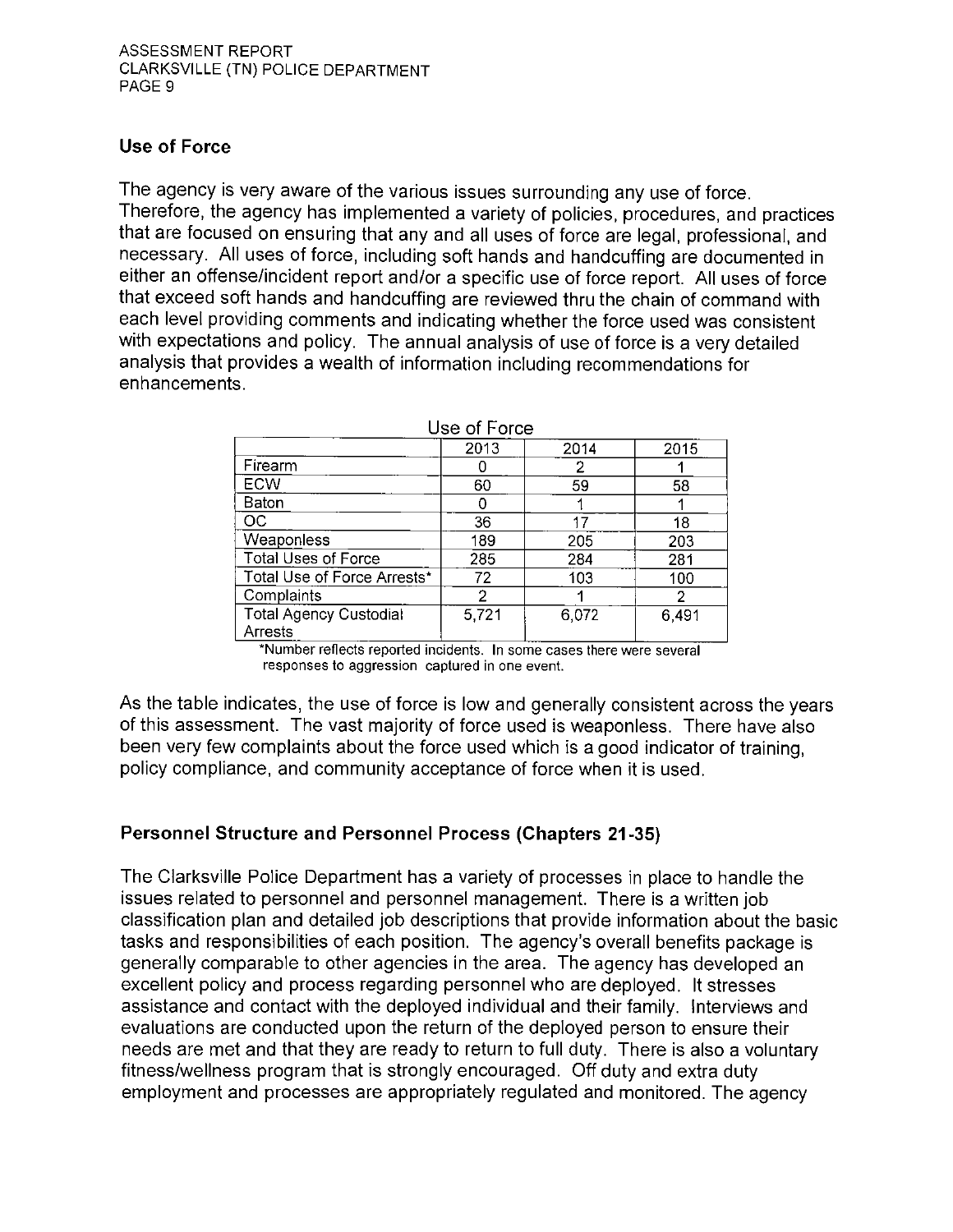does not participate in collective bargaining processes. The evaluation system provided by the agency provides useful information to the agency and its personnel. A good early warning system exists and provides beneficial information.

#### **Grievances**

The agency has good procedures in place to handle grievances. They are comprehensive, clear, and fair. During this time period, there was only one grievance filed. It was handled consistent with the grievance procedures and was resolved within the steps of the process. The extremely low number of grievances during this assessment period, especially for an agency of this size, is a compliment to the management, personnel, and work environment within the agency.

| <b>Formal Grievances</b> |      |      |      |  |  |  |  |
|--------------------------|------|------|------|--|--|--|--|
| Grievances               | 2013 | 2014 | 2015 |  |  |  |  |
| Number                   |      |      |      |  |  |  |  |

#### Disciplinary

Compliance with rules and regulations, including appearance and general conduct, is stressed to enhance operations and public confidence and trust. Sexual harassment and other unacceptable actions are strictly prohibited. The discipline system used by the agency is robust with a variety of options to correct behavior with the emphasis being counseling, development, and training where feasible and appropriate. A very good recognition program exists and is well used by the agency.

| Personnel Actions                |      |      |      |  |  |
|----------------------------------|------|------|------|--|--|
|                                  | 2013 | 2014 | 2015 |  |  |
| Suspension                       |      |      |      |  |  |
| Demotion                         |      |      |      |  |  |
| Resign In Lieu of<br>Termination |      |      |      |  |  |
| Termination                      |      |      |      |  |  |
| Other                            | 76   | 69   |      |  |  |
| Total                            | 87   | 72   | 81   |  |  |
| Commendations                    | 146  | 210  |      |  |  |

Significant personnel actions are rare, and are generally level across the various years of this assessment period. The vast majority of discipline issued consisted of warnings and written notices of deficiencies that required changes. The amount of significant and overall discipline during this assessment period was lower (17% less) than the prior assessment period. Also commendations were higher (14%) during this assessment period.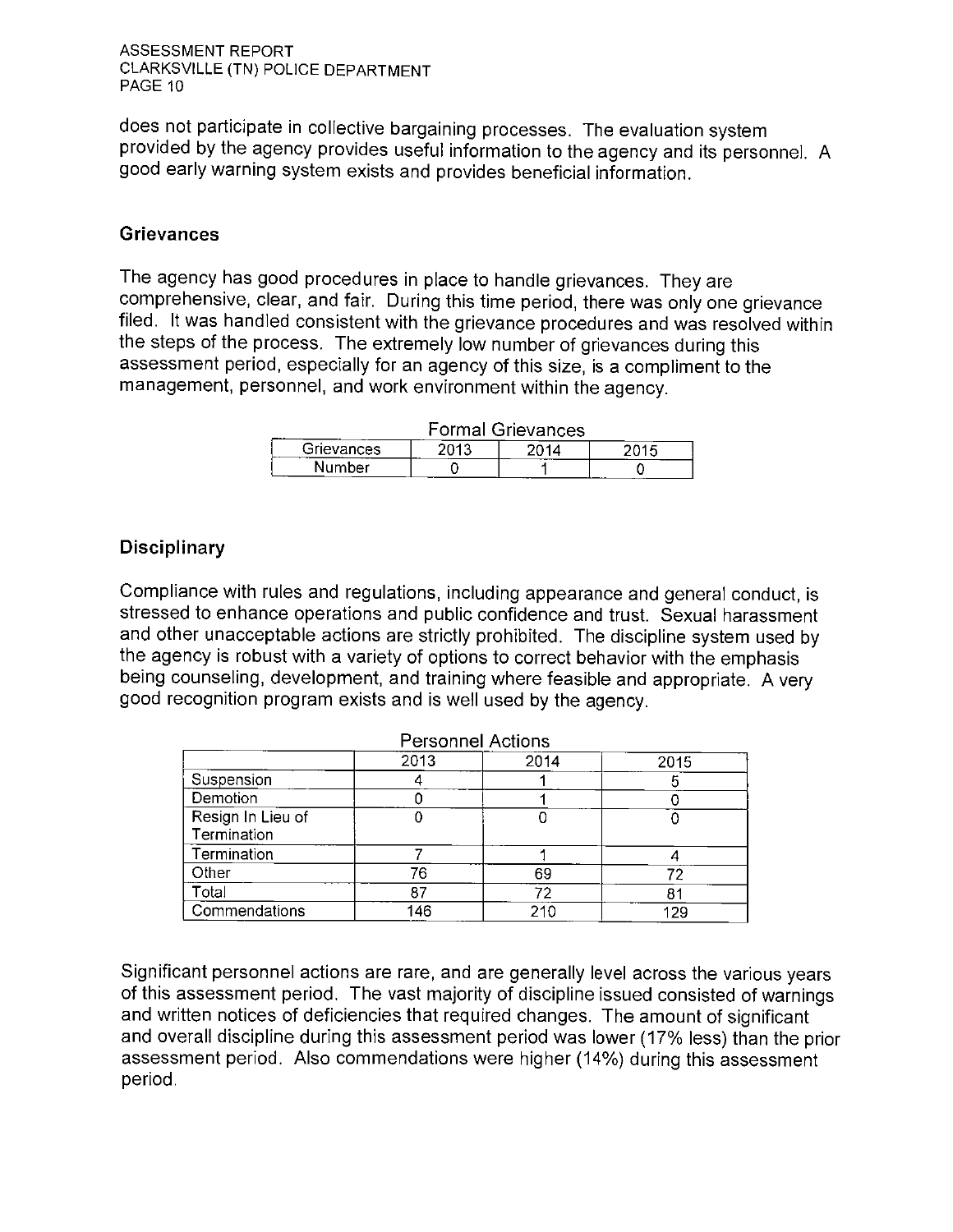## **Recruitment and Selection (Chapter 31 and 32)**

Clarksville PD is actively involved in its recruitment efforts and program. They have a very good recruitment plan that has reaped positive benefits in that they have been able to increase the numbers of various groups and types of personnel within the agency. During this assessment period, the total staffing level of the agency increased by 18 personnel. This increase consisted of six Caucasians, three African Americans, seven Hispanics, and two Other. This indicates that Caucasians accounted for 33% of the increased staffing, African Americans 17%, Hispanics 39%, and Other 11%. This shows significant diversity and that the agency's efforts are paying off.

| <b>SWOTH OTHCH SERGION ACTIVITY IN THE PAST LINES</b><br>rears |                     |            |         |             |
|----------------------------------------------------------------|---------------------|------------|---------|-------------|
| Race/Sex                                                       | <b>Applications</b> | Applicants | Percent | Percent of  |
|                                                                | received            | hired      | hired   | workforce   |
|                                                                |                     |            |         | population* |
|                                                                |                     |            |         |             |
| Caucasian/Male                                                 | 469                 | 51         | 10.8    | 656         |
| Caucasian/Female                                               | 88                  |            | 8.0     |             |
| African-                                                       | 100                 |            | 7.0     | 23.2        |
| American/Male                                                  |                     |            |         |             |
| African-                                                       | 33                  | 2          | 6.1     |             |
| American/Female                                                |                     |            |         |             |
| Hispanic/Male                                                  | 19                  | 3          | 15.8    | 9.3         |
| Hispanic/Female                                                | 6                   | 2          | 33.0    |             |
| Other                                                          | 47                  |            | 2.1     | 3.4         |
| Total                                                          | 762                 | 73         | 9.6     | N/A         |

## Swarn Officer Selection Activity in the Dost Three Vegre

Years reported: 2013, 2014, 2015

Population percentage based on population & workforce numbers

\* Workforce data not broken out by gender

The actual selection of all officers during this assessment period indicates that Caucasians represented 79% of those hired, African Americans 12%, Hispanics 7%, and Other 1% with women accounted for 15% of those hired. While not an exact match it does approximate the workforce and indicates consistent improvement in the overall numbers and representation which is a positive situation. Recent hiring trends are also positive. The agency remains focused on this issue, and is dedicated to enhancing the representation within the agency.

The agency uses trained background investigators that utilize a standard, but comprehensive process that is consistent with state requirements and professional expectations. All new personnel serve an eighteen month probationary period.

#### Training

The Clarksville Police Department places a high premium on training. This includes all aspects of training such as basic academy training, annual in-service/refresher, developmental, remedial, and promotional training. All sworn personnel attend a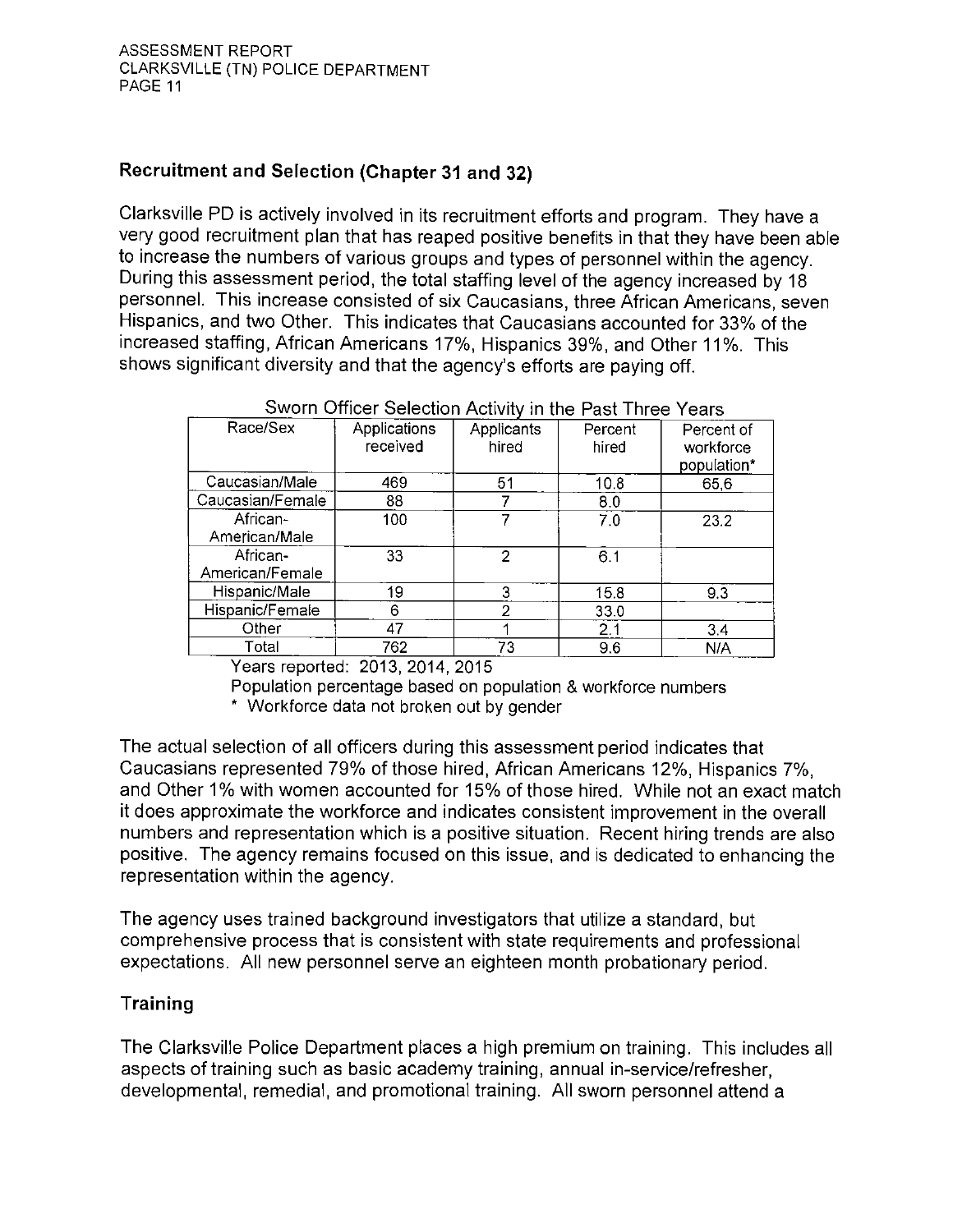regional academy that offers the state-mandated training curriculum. Upon successful completion, new personnel receive additional entry training that focuses on issues related to the agency, its key policies, and other matters. Sworn personnel then participate in an established and comprehensive field training program. Upon successful completion, personnel are assigned to patrol duties where they continue to be monitored with quarterly evaluations until their eighteen month probationary period is complete.

All personnel receive annual in-service or refresher training thru out the year. Accreditation training or familiarization is provided consistent with expectations and standards. Support personnel receive training relevant to all employees and to their specific assignments. Sworn personnel attend at least 40 hours of in-service training that covers a wide range of topics. Personnel also attend a variety of developmental, skill enhancement, and promotional training based on their needs and desires as well as those of the agency. The agency is well trained and maintains an excellent knowledge of applicable laws, court rulings, procedures, and professional trends and expectations.

#### **Promotions**

The agency is very active in the well-structured promotional process. While the Chief oversees and is responsible for the operation of the promotional process, the process is coordinated thru the Professional Standards Commander. A variety of testing methods and activities are used depending on which positions are being tested for in the specific promotional process. Eligibility lists are established which are generally good for one year. All promoted personnel serve a one year probationary period.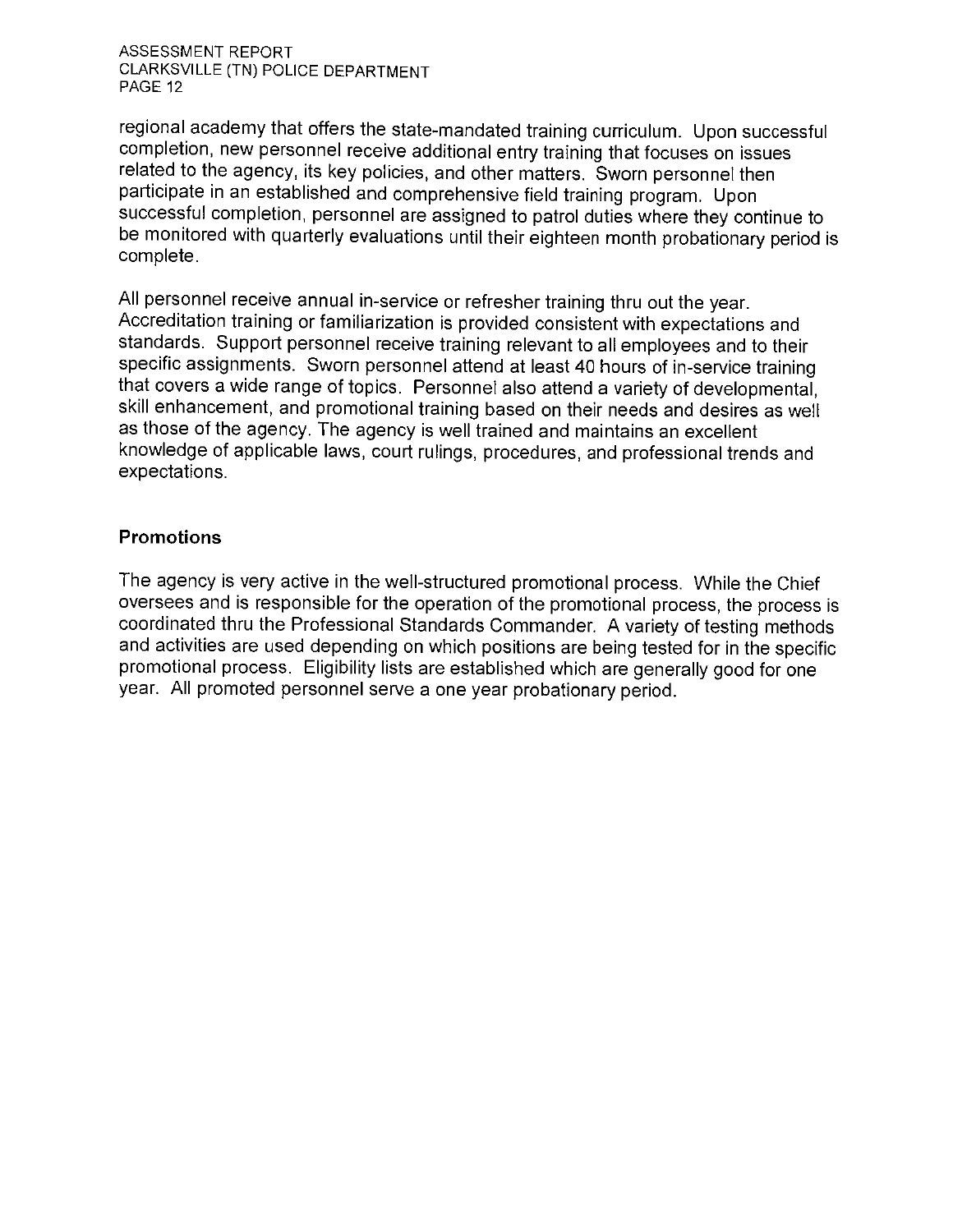|                                        | Sworn Officer Promotions    |      |                 |  |
|----------------------------------------|-----------------------------|------|-----------------|--|
|                                        | 2013                        | 2014 | 2015            |  |
|                                        | <b>GENDER / RACE TESTED</b> |      |                 |  |
| Caucasian/Male                         | 40                          | 61   | 64              |  |
| Caucasian/<br>Female                   | $\overline{2}$              | 11   | $\overline{13}$ |  |
| African-<br>American/Male              | 11                          | 7    | 9               |  |
| African-<br>American/<br>Female        | 0                           | 1    | $\overline{2}$  |  |
| Hispanic/Male                          | 1                           | 0    | 1               |  |
| Hispanic/Female                        | 0                           | 0    | 0               |  |
| Other/Male                             | 1                           | 1    | 1               |  |
| Other/Female                           | 0                           | 0    | 0               |  |
| Totals                                 | 55                          | 81   | 91              |  |
|                                        | <b>GENDER/ RACE</b>         |      |                 |  |
|                                        | ELIGIBLE AFTER TESTING      |      |                 |  |
| Caucasian/Male                         | 25                          | 28   | 35              |  |
| Caucasian/<br>Female                   | 0                           | 5    | 10              |  |
| African-<br>American/Male              | $\overline{7}$              | 2    | 6               |  |
| African-<br>American/<br>Female        | 0                           | 1    | 0               |  |
| Hispanic/Male                          | 1                           | 0    | 1               |  |
| Hispanic/Female                        | 0                           | 0    | 0               |  |
| Other/Male                             | $\overline{\mathbf{1}}$     | 1    | 1               |  |
| Other/Female                           | 0                           | 0    | 0               |  |
| Totals                                 | 34                          | 37   | 53              |  |
| <b>GENDER/ RACE</b><br><b>PROMOTED</b> |                             |      |                 |  |
| Caucasian/Male                         | 15                          | 15   |                 |  |
| Caucasian/<br>Female                   | 1                           | 3    | $\frac{12}{5}$  |  |
| African-<br>American/Male              | $\overline{2}$              | 0    | 3               |  |
| African-<br>American/<br>Female        | 0                           | 0    | 0               |  |
| Hispanic/Male                          | 1                           | 0    | 1               |  |
| Hispanic/Female                        | 0                           | 0    | 0               |  |
| Other/Male                             | 0                           | 0    | 1               |  |
| Other/Female                           | 0                           | 0    | 0               |  |
| <b>Totals</b>                          | $\overline{19}$             | 18   | 22              |  |

The table indicates that more personnel are participating in the promotional process which is a positive trend. The data also shows there is a trend of promoting a more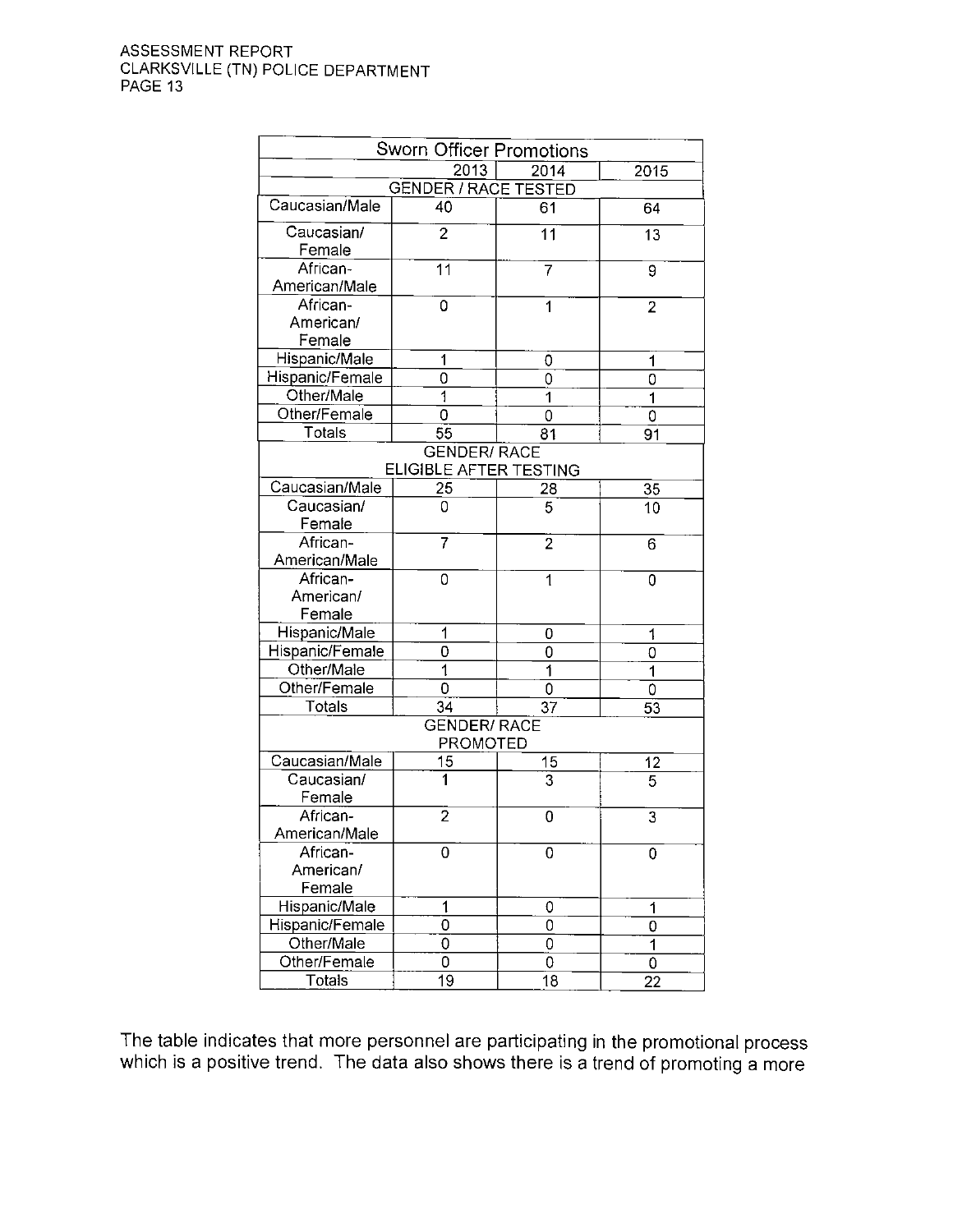diverse workforce during this assessment period when compared to the prior assessment period.

## Law Enforcement Operations and Operations Support (Chapters 41-61)

The Clarksville Police Department (CPD) operates 24 hours a day, seven days a week, 365 days a year, to provide the citizens and visitors with responsive and effective law enforcement services, preventive patrol, and traffic enforcement. Continuous patrol coverage is provided from three geographically based patrol districts with each oncoming shift beginning their tour of duty at a Roll Call session. Each District has a Lieutenant and two Sergeants per squad along with sufficient patrol personnel. Officers and Patrol Sergeants work four twelve hour shifts beginning at either 7 am or 7 pm with four days off. There are four shifts in each of the three Districts.

Foot patrols, bicycle patrols, and motorcycle patrols are used as directed patrols when deemed necessary or beneficial by the Shift Supervisors. Motorcycles are used particularly for traffic enforcement and at special events during heavy and congested traffic periods. Special-purpose vehicles include canine, a critical incident response vehicle (used to process crime scenes), Tactical Team van, Armored Personnel Carrier (bearcat) and a boat.

The investigation of criminal offenses is an integral part of each officer's duties. Patrol personnel are responsible for all initial investigations but can and do request assistance from other components for various cases of sensitivity, difficulty, or severity. In some cases, patrol personnel will retain cases and perform the follow-up investigations which provides many benefits to the agency and its personnel.

Detectives assigned to each unit investigate specific types of crimes that fall within the unit classification, but often each Detective is involved in some capacity investigating all manner of crimes that occur within the city. By agency policy, Detectives may be assigned to participate with other law enforcement agencies as a member of an investigative task force dealing with major investigations, organized or vice crime, and intelligence activities. Currently, there is only one task force in effect. The Chief personally meets with the officer assigned to evaluate results and determine the need for continued operations.

Rooms throughout the department designated as interview rooms are carefully maintained and inspected on a regular basis for contraband and damage. The rooms have modern video surveillance and/or a window/mirror for observation from another room, whenever possible. Officers conducting the interview ensure that firearms are secured in department approved holsters (the exception to this is any room located within a detention facility in which weapons are not allowed). Generally, no more than two officers are present in the interview room with the suspect. Officers keep a radio or telephone in their possession at all times to summon assistance should a suspect become combative.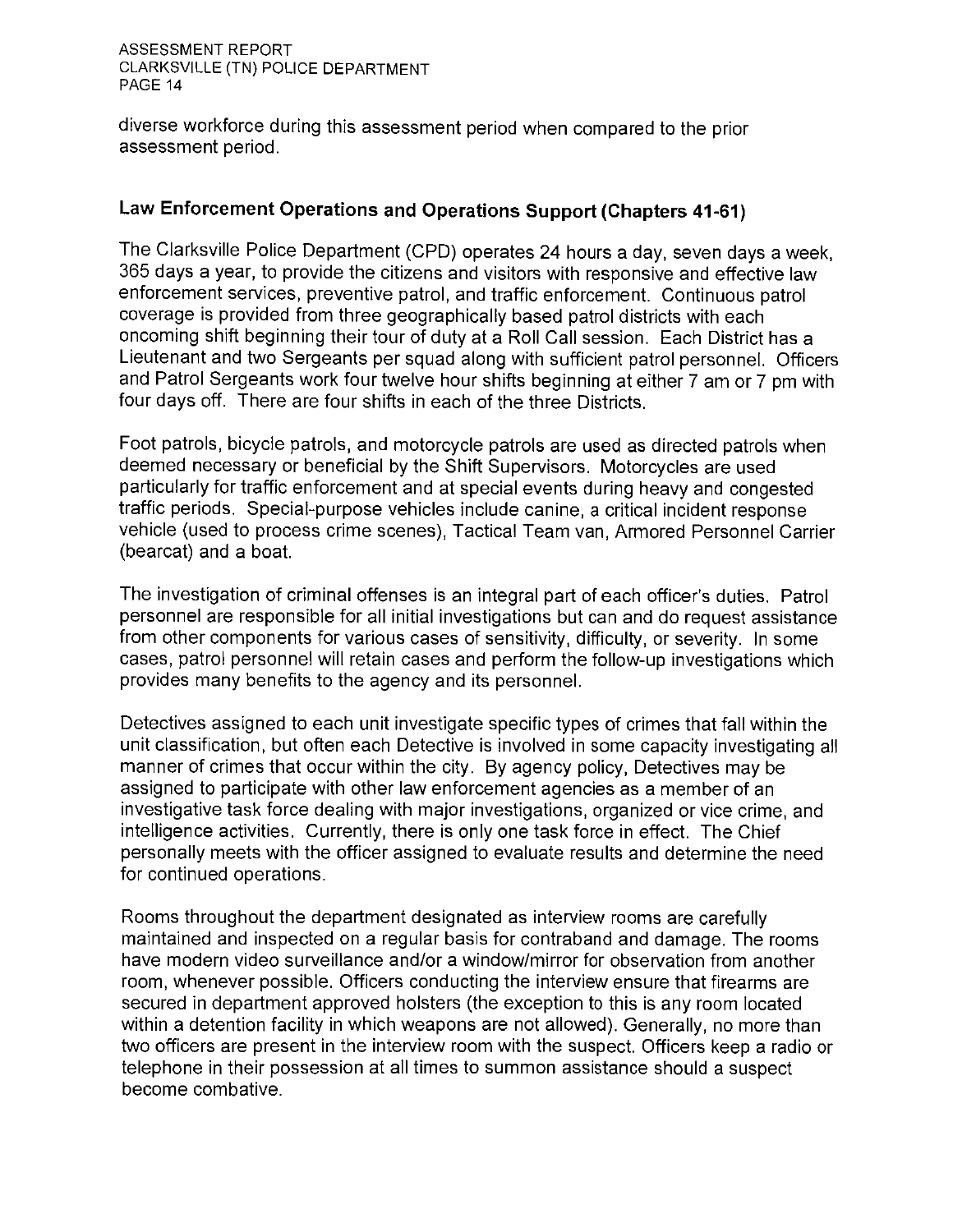When narcotics, vice or organized crime activity is reported to the CPD or when an officer becomes aware of such activity from any source, the Special Operations Drug Unit is notified. The Commander of Special Operations submits a monthly status report to the Operational Deputy Chief and the Chief of Police advising them of the department's vice, drug, and organized crime activities. All such records are maintained at Special Operations and separate from City Records.

Special Operations handles all complaints and vice operations, and controls confidential informant files and funds. Informant transactions are tightly controlled and documented. The Unit is responsible for the maintenance, security and accounting of confidential funds as well as the maintenance of undercover/surveillance equipment and logs. All records and reports relating to active vice, drug and organized crime investigations are maintained in a separate and secure file.

The Special Operations Drug Unit maintains a log book for the purpose of assigning surveillance and undercover equipment. All uses of the equipment are authorized by the Special Operations Commander, and all users must be trained in the equipment's legal and proper use.

The City of Clarksville was awarded a Byrne Jag Grant entitled "Operation Defiance". This three-year multi-agency effort works to reduce violent and narcotic related crimes in the New Providence area of Clarksville. This collaborative effort between the Clarksville Police Department and local partner agencies offers General Education Degree (GED) and English as a Second Language (ESL) classes, job skills, employment referrals, inpatient and outpatient drug treatment, mentors, targeted policing, community involvement, ex-offender classes, and computer literacy training to reduce drug crimes and crimes of violence.

CPD is committed to the development and perpetuation of programs and policies designed to prevent and control juvenile delinquency and to enforce the laws with regard to juvenile offenders in a fair and impartial manner. All CPD personnel share the responsibility for maintaining a positive relationship with juveniles and supporting the CPD juvenile operations function. The Operational Deputy Chief handles juvenile affairs and annually reviews and evaluates all enforcement and prevention programs relating to juveniles to decide whether specific programs will function as is, should be modified, or should be discontinued. A variety of youth oriented programs exist.

One exemplary youth program offered by the agency is the TEEN Citizens Police Academy (TCPA). The comprehensive course is open to candidates in the seventh through twelfth grades and is provided free of charge. The TCPA is a one-week program that covers Police/teen specific subject matter, including school violence, bullying, crime scene information, use of force and Taser, the Explorer Program, BOMB Squad, 911 operations, TACT team, K-9 information, and traffic crash information.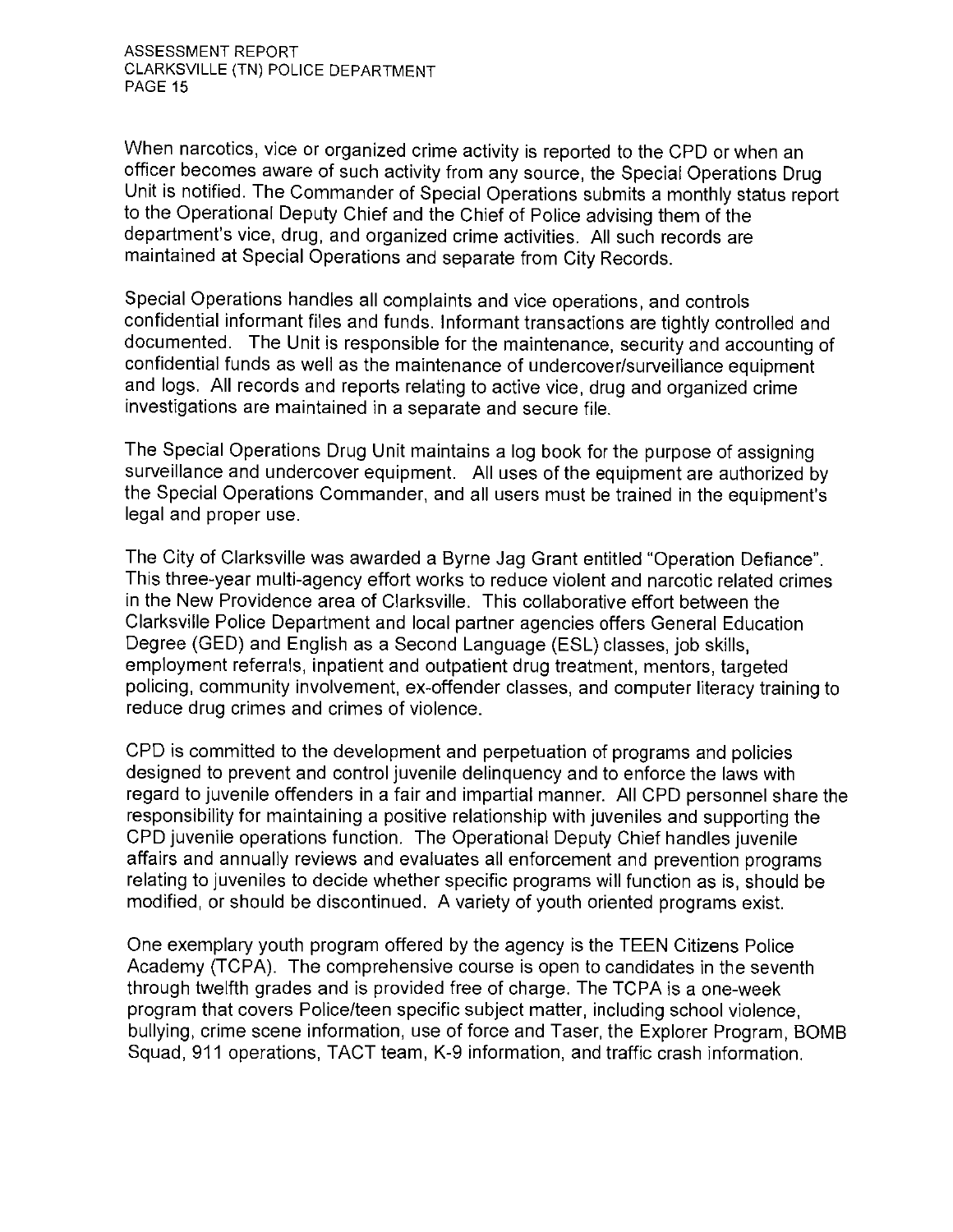The agency strongly supports and encourages its personnel to participate in the youth activities programs of the Parks and Recreation Department and all other community groups sponsoring such programs. Officers encourage youths to participate in various youth programs offered throughout the area in order to develop an attitude of cooperation and to occupy the youth's idle time with constructive activities. Officers are encouraged to become involved with organized youth activities being implemented throughout the area and to individually organize recreation programs that may benefit area youths.

Each District is assigned a Crime Prevention/Community Policing Officer. The Operational Deputy Chief functions as the primary contact point for assisting in the development of community involvement policies for the agency. This includes the development of community services, public relations events, and providing the answers to the concerns of the community. Once a Neighborhood Watch has been established. the agency helps maintain interest and enthusiasm. The Crime Prevention Officer serves as the primary liaison between the individual groups and the rest of CPD.

Supervisors are responsible for performing line inspections and identifying areas which need correction, establishing a realistic time period for any corrections, and seeing that corrections are made. Failure to take corrective action may result in disciplinary action against the supervisor and/or the employee. In addition, Staff inspections take place within all departmental organizational components triennially.

The CPD Public Information Officer (PIO) is responsible for the public and media relations function. The sworn PIO facilitates the release of information to the community, the media and to other criminal justice agencies with approval of the Chief of Police.

The Clarksville Police Department's Domestic Violence Victim Assistance Program provides Domestic Violence Victim Assistants to serve as a liaison between victims of domestic violence, dating violence, sexual assault, and personnel of the Clarksville Police Department and the District Attorney's Office in order to aid in offender prosecution. These Assistants work closely with the agency's Special Operations Unit. the District Attorney's Office, Safehouse, and other emergency shelter agencies, Legal Aid, and non-offending family members. The agency conducts a survey of victim needs, which was most recently conducted in December, 2015. The survey revealed no suggestions for improvements or additional resources needed.

The CPD has a Selective Traffic Enforcement Program (STEP). STEP is a systematic process of deploying sworn officers to meet public needs based on the analysis of traffic crash data, traffic enforcement activities, and criminal offense patterns within the community. In order to implement STEP, the Traffic Enforcement Unit compiled and analyzed all traffic crash data, roadway traffic volume and conditions, traffic enforcement statistics, and criminal activity patterns. The Operational Deputy Chief and the Traffic Enforcement Unit Commander evaluate all information concerning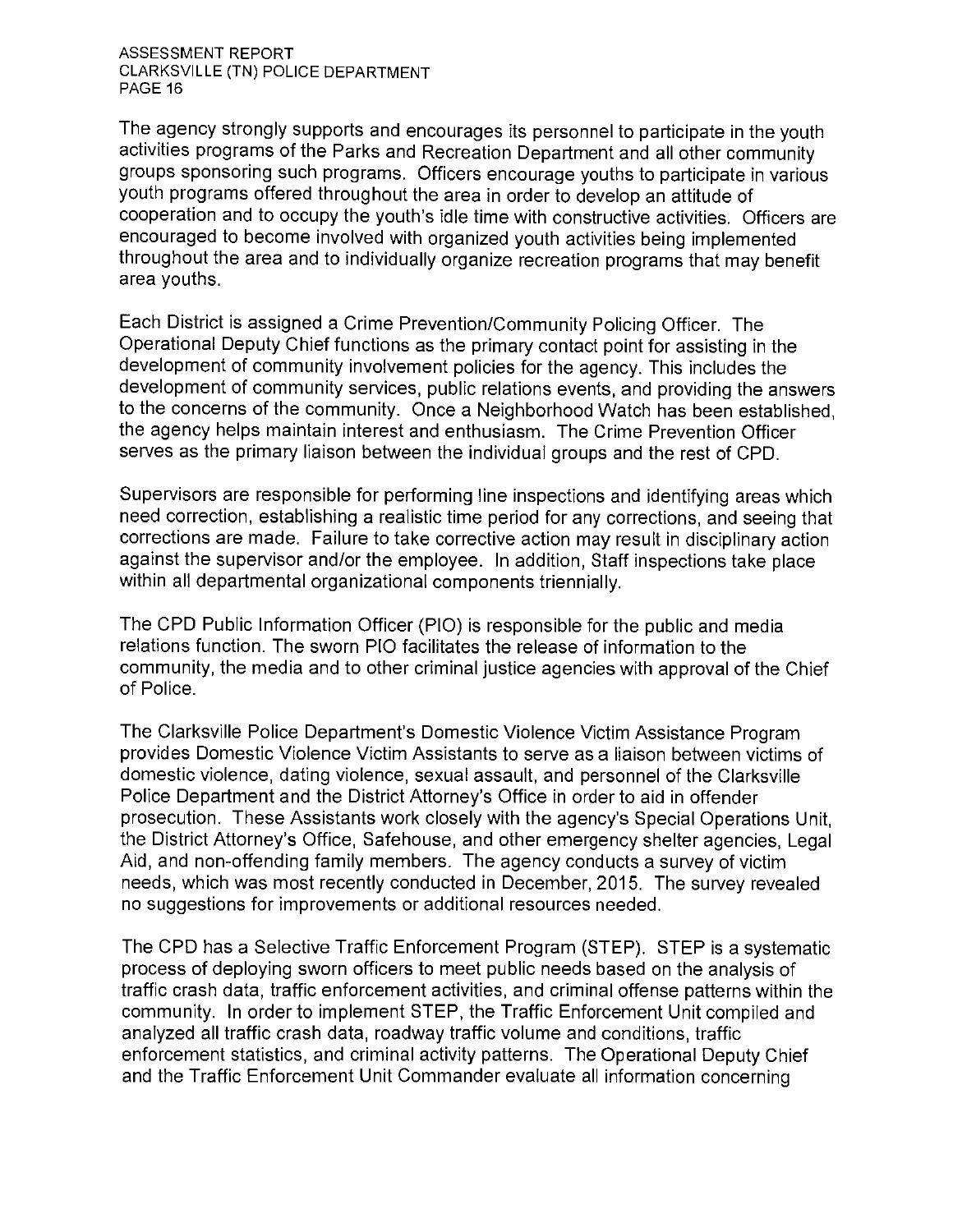enforcement, crashes, and criminal activity when determining whether or not program modifications are required to address new circumstances or changing conditions.

## **Crime Statistics and Calls for Service**

Clarksville has experienced a relatively stable crime rate. Various Part 1 crimes fluctuate from year to year, but during this assessment the overall number has remained generally constant. 2014 saw an overall increase while 2015 saw a decrease. During the assessment period, property related crimes accounted for the vast majority of offenses. These crimes (burglary, larceny, motor vehicle theft, and arson) accounted for approximately 82.5% of all Part 1 offenses. The single category of Larceny – Theft accounted for over 58% of all offenses.

|                           | 2013   | 2014   | 2015   |
|---------------------------|--------|--------|--------|
| Murder                    | 6      | 10     | 12     |
| Forcible Rape             | 56     | 40     | 41     |
| Robbery                   | 116    | 101    | 104    |
| <b>Aggravated Assault</b> | 537    | 793    | 563    |
| <b>Burglary</b>           | 958    | 990    | 740    |
| $Larceny - Theft$         | 2469   | 2565   | 2874   |
| Motor Vehicle Theft       | 160    | 199    | 184    |
| Arson                     | 28     | 23     | 22     |
| <b>Calls For Service</b>  |        |        |        |
| Dispatched                | 80,053 | 77450  | 71,343 |
| Self-Initiated            | 73,146 | 74.699 | 79,773 |

#### Part 1 Crime Statistics and Calls for Service

During this time, dispatched calls for service actually declined each year. This is a little unusual in a community with a fairly stable crime situation. The agency felt this was due the officers being more proactive and finding incidents before the public called them in. This was verified by the increase in self-initiated activity each year during the assessment period.

#### **Vehicle Pursuits**

CPD has a detailed directive to control and regulate the manner in which emergency vehicle operations and pursuits are undertaken and performed. The initial decision to engage in a pursuit rests primarily with the officer after considering the elements of policy.

By policy, vehicle pursuits are only authorized when a CPD officer has probable cause to believe that the person refusing to stop for the officer has committed, or is about to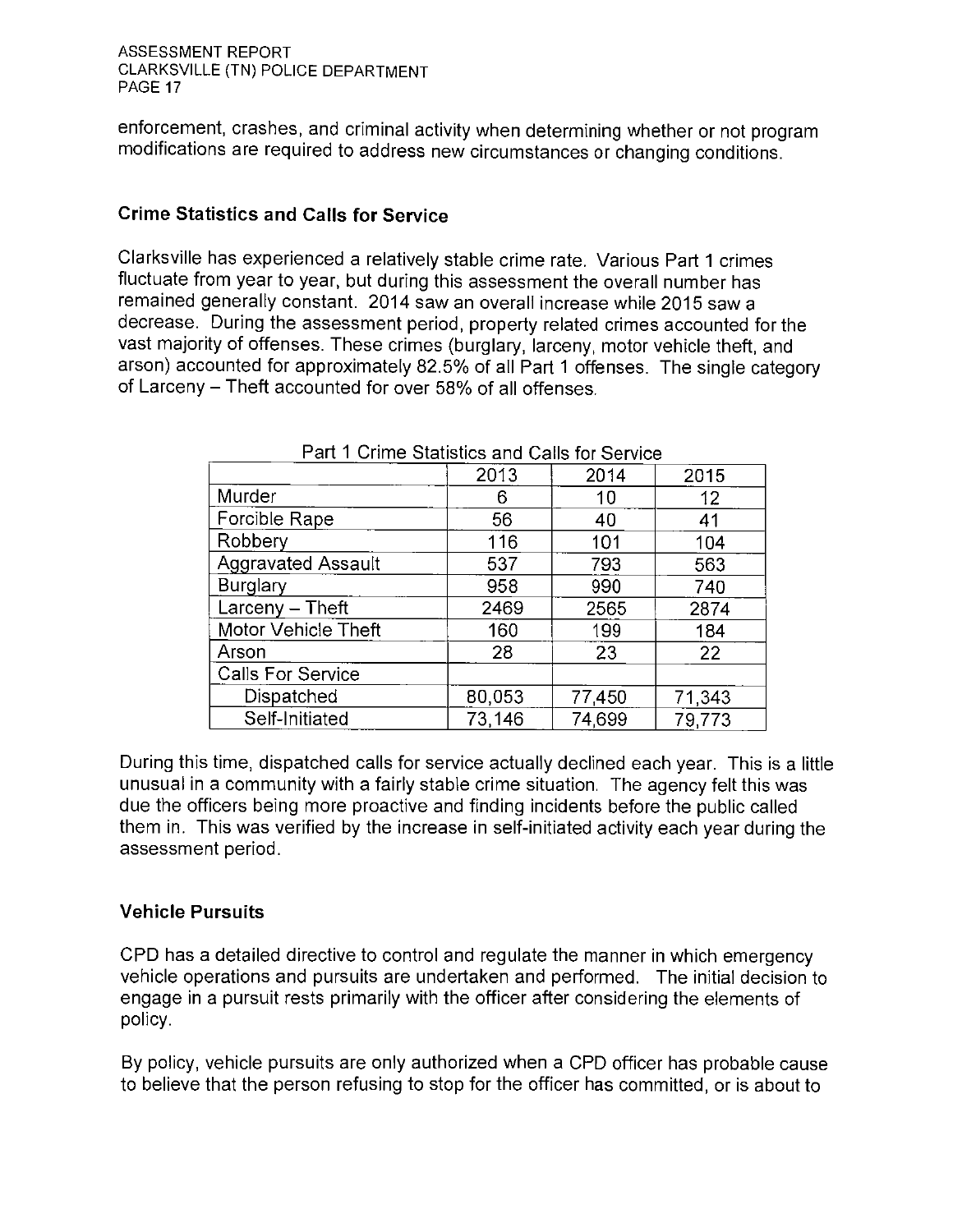commit, a violent felony, and there is no other reasonable means of apprehension. Merely attempting to escape arrest for minor violations or crimes is not justification for a pursuit. Policy does allow for extreme circumstances where a subject has not committed a violent felony, but is operating a motor vehicle in a manner that presents such an imminent threat to the public that reasonable action to physically stop their vehicle is permitted consistent with specific quidelines (i.e. severely intoxicated subjects, driving in oncoming traffic, or on the sidewalk, or suicidal subjects).

The use of an authorized tire deflation device to stop a fleeing motorcycle is considered deadly force. Channelization is used to direct a pursued vehicle onto less traveled roadways or to facilitate the use of other physical means to terminate the pursuit. The intended path the pursued vehicle is to take must be clearly visible and must be clearly illuminated at night. At no time may vehicles be positioned so that their headlights or spotlights face the pursued vehicle.

|                       | ט טוווטוט ו טוטטווט |      |                |
|-----------------------|---------------------|------|----------------|
| <b>PURSUITS</b>       | 2013                | 2014 | 2015           |
| <b>Total Pursuits</b> |                     |      | ĥ              |
| Terminated by agency  | 115                 | 100  | 105            |
| Policy Compliant      |                     | 8    |                |
| Policy Non-compliant  |                     | 3    | $\overline{2}$ |
| Accidents             |                     |      |                |
| Injuries: Officer     |                     |      |                |
| : Suspects            |                     |      |                |
| : Third Party         |                     |      |                |
| Reason Initiated:     |                     |      |                |
| Traffic offense       | 2                   |      |                |
| Felony                |                     |      | 5              |
| Misdemeanor           |                     |      |                |

Vehicle Pursuits

The agency has a fairly low number of pursuits each year. In addition to the identified pursuits, officers had 105 (in 2015) incidents that were considered non-pursuits in which they attempted to stop a vehicle that refused to yield. These incidents did not fit within the pursuit policy so the officer disengaged. This is compared to 100 non-pursuit incidents in 2014 a 5% increase. This indicates that agency personnel are knowledgeable regarding the policy and comply with it the vast majority of time. During each year some pursuits were identified to be non-compliant with policy. The agency took suitable actions regarding these deficiencies that utilized remedial training and focused on correcting behavior.

#### **Critical Incidents, Special Operations and Homeland Security**

The Operational Deputy Chief, or his designee, is responsible for the review, maintenance, and updating of the incident command plan. The plan includes written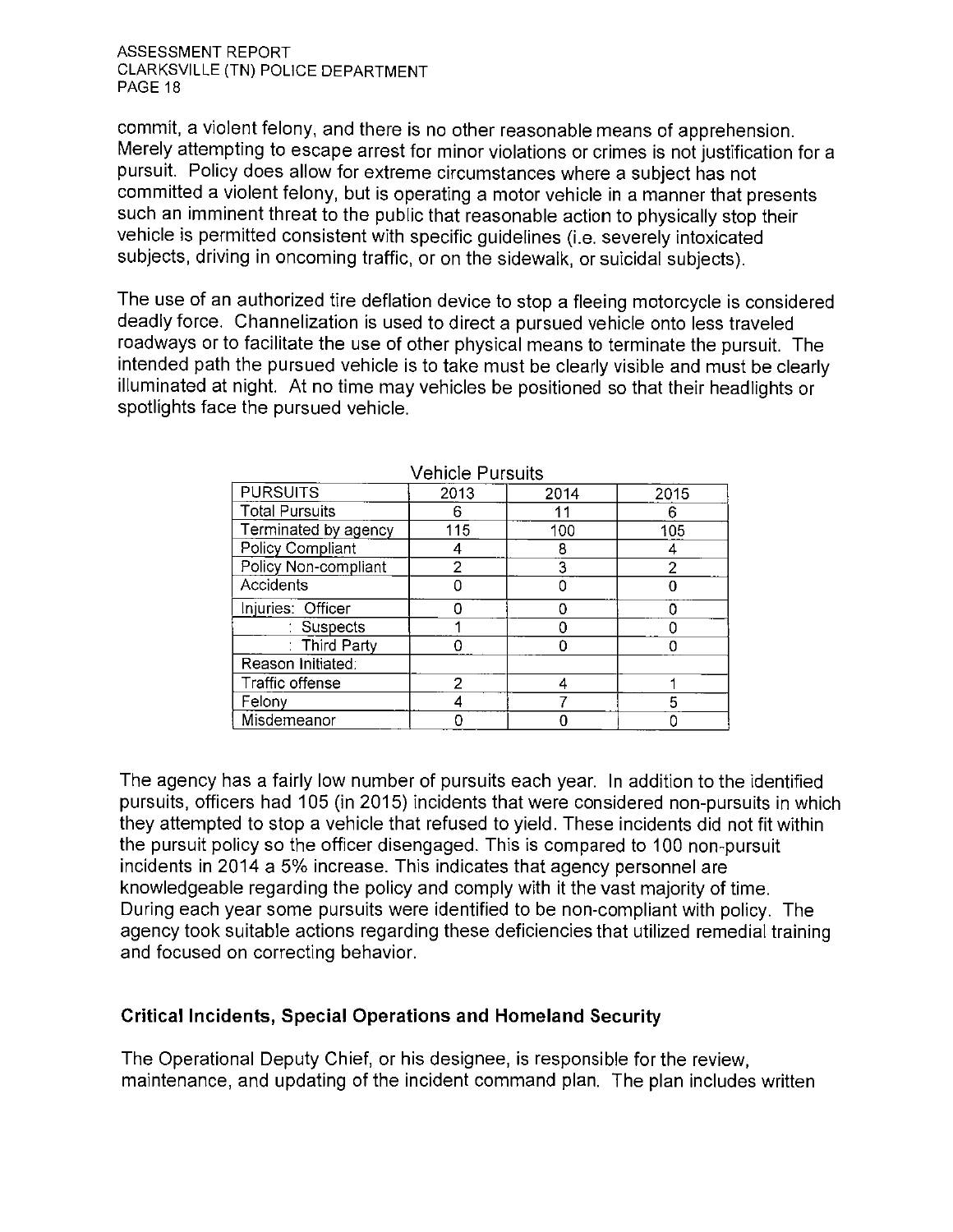procedures for responding to critical incidents such as natural and man-made disasters, pandemics, civil disturbances, mass arrests, bomb threats, hostage/barricaded situations, acts of terrorism, and other unusual occurrences.

The Administrative Deputy Chief, or his designee, conducts a quarterly inspection of all Critical Incident Equipment in order to ensure operational readiness. Key personnel train in the requirements of their responsibilities annually. Other training includes field, table-top exercises, or multiple agency involvement. The Chief ensures an annual review of the plan and all relevant policies is conducted.

The Chief of Police designates one Detective to act as a liaison with other appropriate organizations for the exchange of information relating to terrorism. The Detective is responsible for reporting and relaying terrorism related intelligence/information to the proper task force or agency. The Detective also provides terrorism awareness information to other police officers, as well as both public and private individuals and community organizations.

The CPD Tactical Team addresses those particular incidents which exceed the capabilities of the Patrol and Investigative functions. The specific circumstances that would necessitate the services of the Tactical Team primarily consist of high risk incidents, which can take several forms ranging from barricaded subjects or hostage situations to the execution of high risk narcotics search warrants. Assignment to the Tactical Team is an ancillary duty in addition to the officer's specific assignment within the police department. The team is well equipped and trains requiarly.

The agency deals with a variety of critical incidents including natural disasters and special events. The agency has handled several severe storms with extensive damages. It regularly handles events with large numbers of participants. All of these are competently handled in an efficient and professional manner. The community and agency are well prepared for virtually any incident that might occur.

#### Internal Affairs and Complaints against employees

The goal of the Professional Integrity Unit is to "ensure the integrity of the agency is maintained through an internal system whereby objectivity, fairness, and justice are ensured by an impartial investigation and review". The Professional Integrity Unit is under the direct supervision of the Chief of Police.

An early warning system exists to identify any potential patterns of concerns based on a variety of behaviors and incidents. The system collects the necessary data and analyzes reporting criteria consistent with policy. If patterns are noticed, the system notifies the Professional Integrity Unit Commander so follow-up action can be taken. Quarterly reports are also issued. The system is evaluated annually.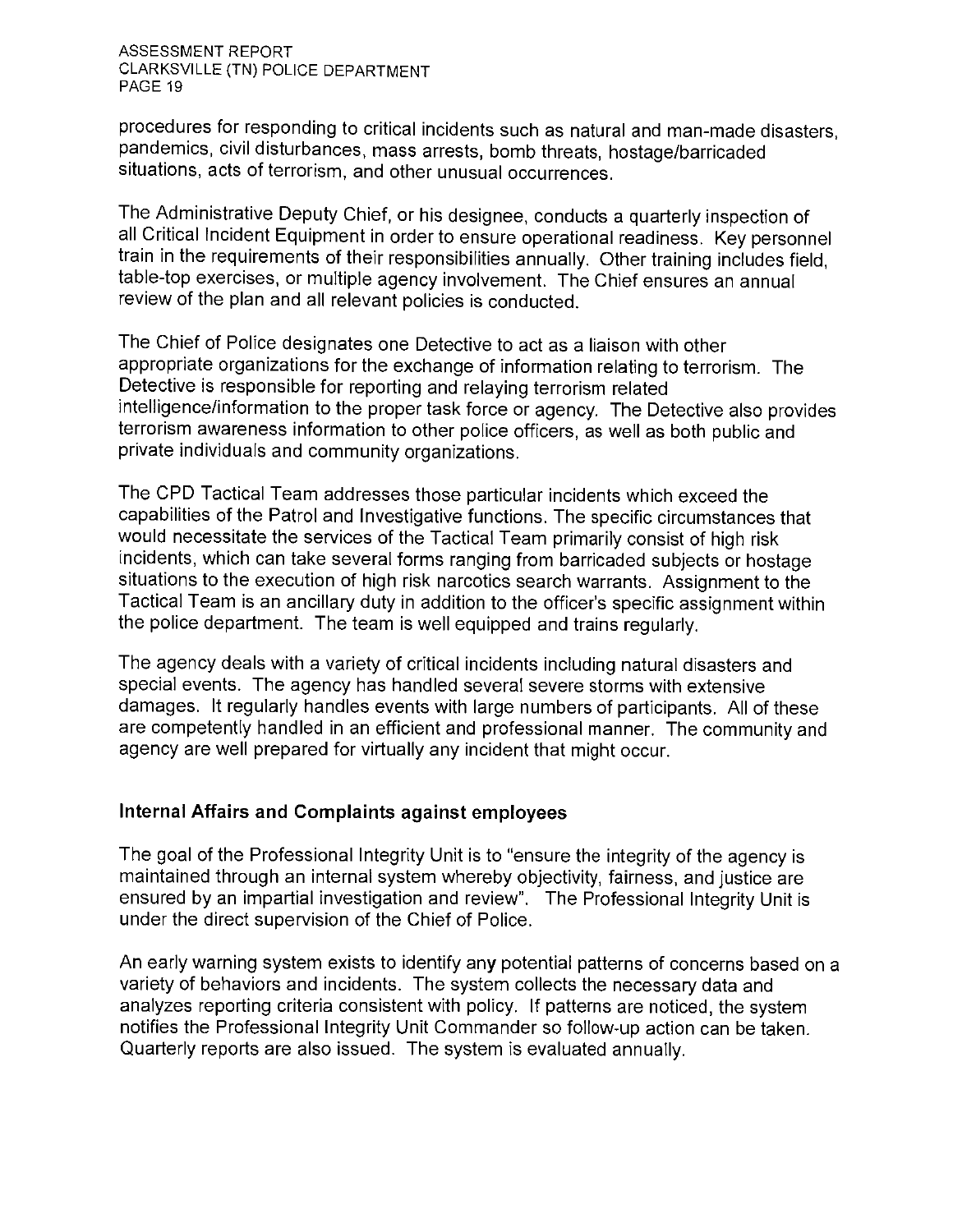Internal affairs files are maintained in a secure manner. Complaints against any agency member are accepted from any source and may be made in person, by mail, e-mail, or over the phone. A copy of "How A Citizen May Make A Complaint" is posted in the public areas of the CPD, district offices, and provided to media representatives upon request, and is given to any citizen requesting information on how to make a complaint against the CPD or an employee of the Department.

The Professional Integrity Unit Commander annually compiles a statistical summary of all complaints filed against Clarksville Police Department personnel. These statistics are made readily available to the public and employees of the department.

Complaints alleging corruption, brutality, or serious cases of excessive use of force, are handled by the Professional Integrity Unit. Criminal Misconduct is investigated by the District Criminal Investigations Unit with responsibility for the location of the incident or as assigned by the Chief of Police. The Professional Integrity Unit takes no part in the criminal investigation.

| <b>External</b>      | 2013           | 2014 | 2015 |
|----------------------|----------------|------|------|
| Citizen              | 12             | 12   | 8    |
| Complaint            |                |      |      |
| Sustained            |                | 2    | 2    |
| Not Sustained        | 4              | 2    |      |
| Unfounded            | 5              | 0    | 4    |
| Exonerated           | $\overline{2}$ | 8    | 0    |
| Administratively     | 0              | 0    |      |
| Closed               |                |      |      |
|                      |                |      |      |
| Internal             |                |      |      |
| Directed             | 47             | 40   | 45   |
| complaint            |                |      |      |
| Sustained            | 43             | 35   | 43   |
| <b>Not Sustained</b> | 0              | 0    | 0    |
| Unfounded            | 0              | 2    | 1    |
| Exonerated           | 0              | 1    | 0    |
| Administratively     | 4              | 2    | 1    |
| Closed               |                |      |      |

#### Complaints and Internal Affairs Investigations

The agency has a low number of external complaints filed against its personnel. Although the numbers are fairly constant during this assessment period, the number of complaints filed this assessment period are almost 60% less than the previous assessment period. The agency attributes this drop to a continued focus on legal. ethical, and professional policing.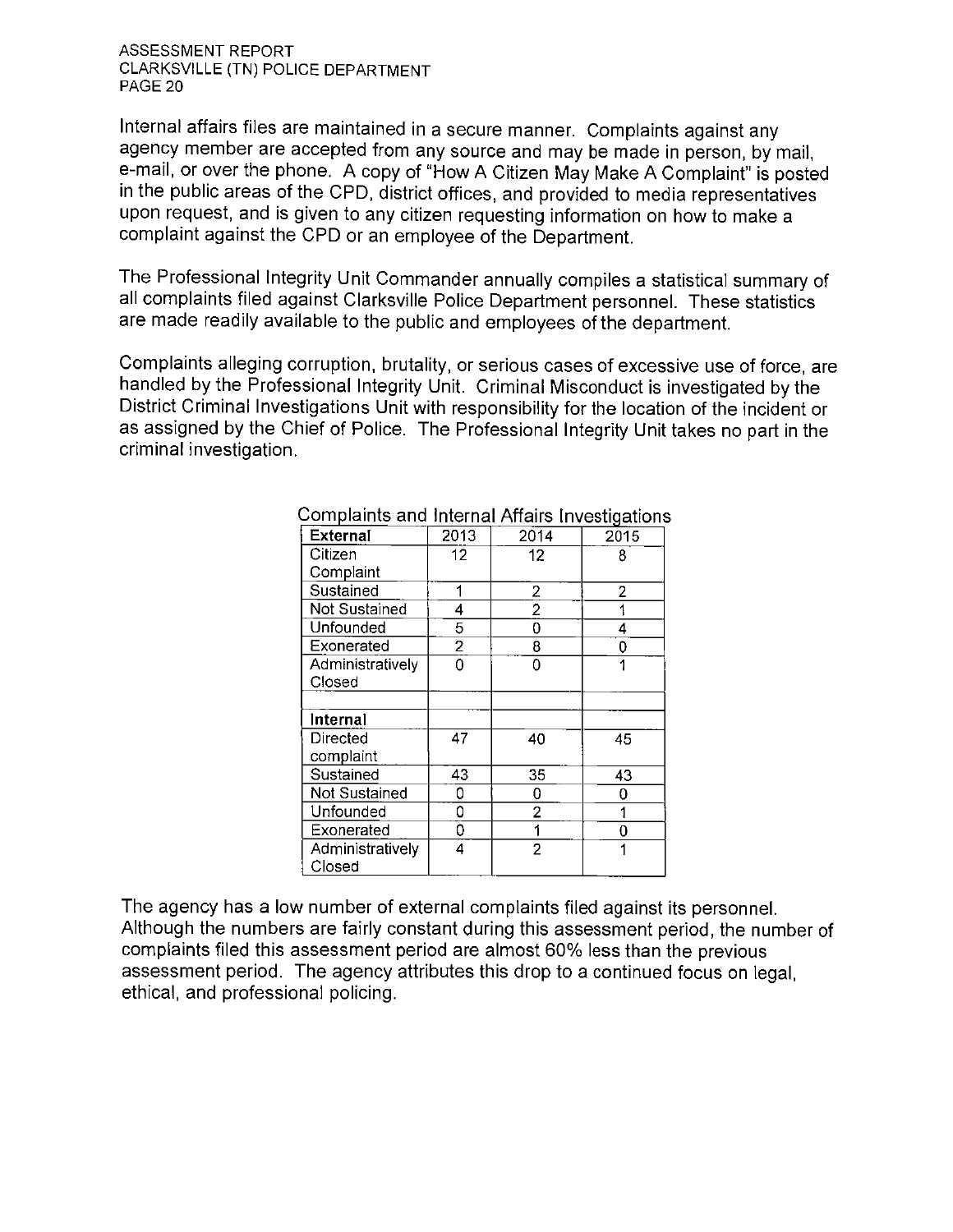#### Detainee and Court Related Activities; Auxiliary and Technical Services (Chapters  $70-84$

The Clarksville Police Department maintains detailed procedures for transporting prisoners that focus on ensuring the safety of detainees and officers. The vast majority of detainees are transported directly from the field to the Montgomery County Jail. In the event a prisoner escapes while being transported, detailed procedures are utilized that provide for notifications and follow-up duties. The agency had two escapes in 2015 (one adult and one juvenile), both subjects were located and taken back into custody in relatively short time frames. CPD does not transport any prisoners to court.

The Clarksville Police Department does provide security in the Clarksville Municipal Courtroom and all city council meetings to protect the integrity of their procedures, to sustain the rights of individuals before it, to deter those who would take violent action against the court, city officials, or participants in their proceedings, and to sustain the decorum of the proceedings. Security measures are utilized to maintain physical security of facilities and to protect the mayor, judge, city officials and all other participants in the proceedings as well as the public.

Clarksville police officers are authorized to serve state criminal warrants and documents anywhere inside the State of Tennessee when authorized by the magistrate and to serve Clarksville municipal warrants anywhere inside Montgomery County. Departmental policy allows Clarksville police officers to serve criminal warrants and documents in Montgomery County, outside the City of Clarksville.

The Montgomery County E911 Communications Center is the main control center for ongoing operations of the Clarksville Police Department. The Clarksville Police Department has an inter-local agreement with the Montgomery County E911 Communications Center. The E911 Center provides sufficient personnel to answer incoming emergency and non-emergency calls 24 hours a day, 7 days a week. The center provides the agency with access to local, state, and federal criminal justice information systems. The E911 Center uses an uninterrupted power source (generator) that provides sufficient electrical power to ensure continued operation of emergency communication equipment in the event of the failure of the primary power source. A record of the generator tests is maintained and a "full load" test is completed monthly. The agency has many comprehensive "tactical dispatching plans" readily available to all personnel.

City Records is a restricted area within the Clarksville Police Department. Departmental personnel may be admitted to the Records section, at any time, in the furtherance of their official duties by records personnel. City Records operates on a 24 hour basis, seven days a week. During regular business hours, (Mon-Fri, 7am to 6pm) the public may request information or copies of incident reports through the security windows.

In addition, CPD personnel can access police records 24/7 via the Computerized Reporting System or the Department's Records Management System. All departmental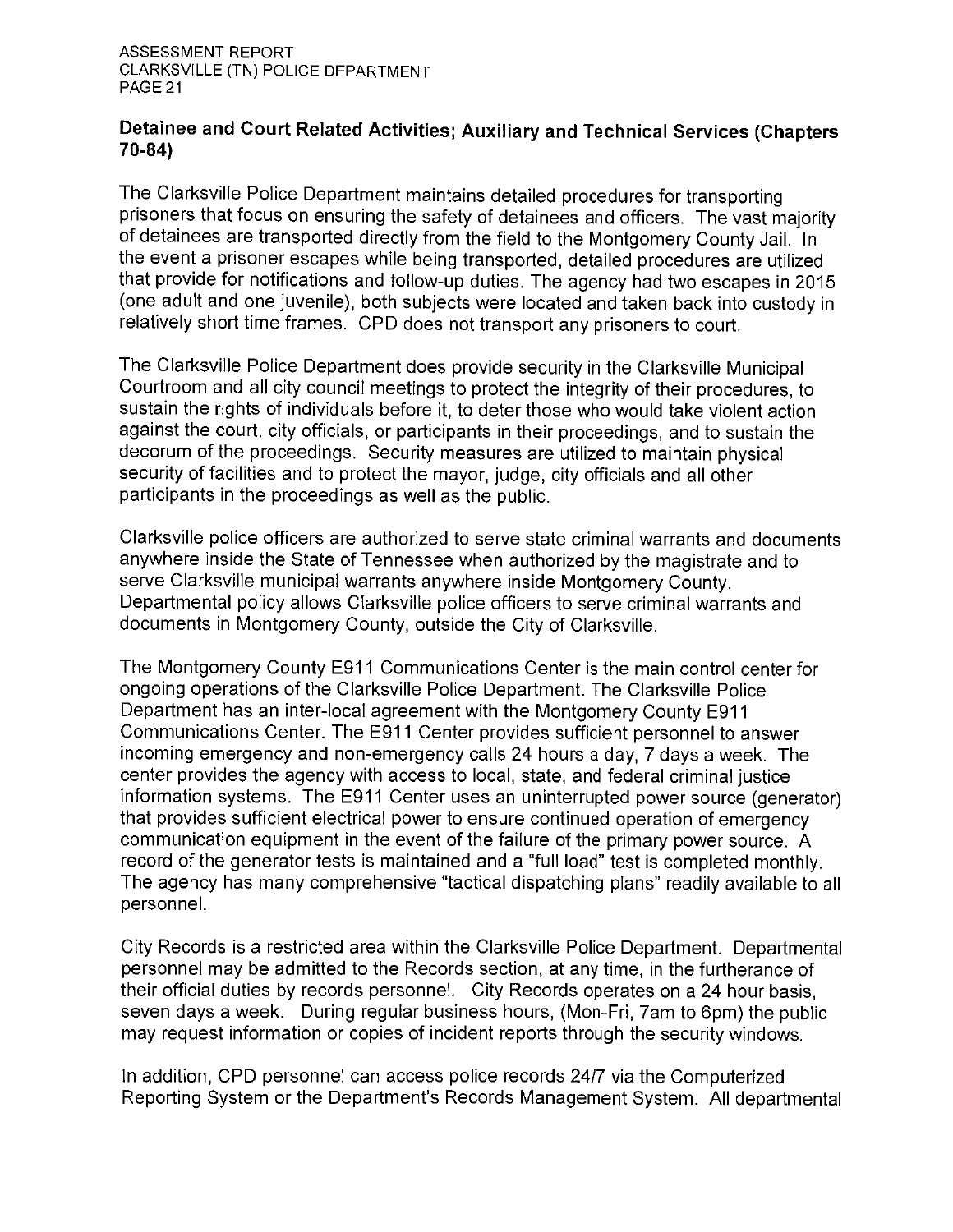computers are accessed by a password and are restricted to authorized CPD personnel only. The agency has systems in place which perform regular system backups of all server files contained within the agency's network. The files are backed up daily and maintained off-site. Access to criminal history records located within the agency's computer system is limited to only those employees with proper access.

The Clarksville Police Department is a participant in the Tennessee Incident Based Reporting System (TIBRS) and the National Incident Based Reporting System (NIBRS). Crimes are classified in accordance with quidelines established by these programs.

The CPD's in-house computer software that contains all records is supported by an offsite primary server that is backed up nightly and stored on hard drives. Access to the Department's network computers requires a password, which prompts a change every 90 days. The System Administrator conducts an annual audit for verification of security access, programs, and other security devices to maintain the integrity of the Department's computer system.

CPD policy states that the proper investigation and prosecution of criminal cases requires that evidence be collected promptly and preserved properly. It is agency practice to have a trained Crime Scene Team available on a 24-hour-a-day basis. Any crime scene processing that cannot be accomplished by on-duty patrol officers is referred to a trained Detective who can call out the Crime Scene Team or Member as needed.

#### **Property and Evidence**

Property and Evidence control falls under the Administrative Deputy Chief who is designated as the actual custodian of evidence for CPD. All evidence must be turned over to the Evidence Room/Evidence Coordinator prior to the end of the submitting officer's tour of duty.

The agency takes in over 12,000 pieces of property per year. Final disposition of found, recovered, and evidentiary property is accomplished within six months after all legal proceedings have been satisfied.

Extra security requirements for handling exceptional, valuable, or sensitive items of property including money, drugs, jewelry and weapons exist and are clearly followed. Money, precious metals, valuable jewelry and gemstones are stored behind a second level of security and stored in a safe within the Evidence Room. Any currency, when the physical money is not required for court purposes, is deposited into the evidence trust fund through the City of Clarksville Finance Department. Narcotics and weapons are stored behind a second level of security inside the main Evidence Room. Such items are never stored with general evidence.

Narcotic and drug related contraband and evidence is destroyed, unless properly awarded for departmental use according to Tennessee State Law. Any seized or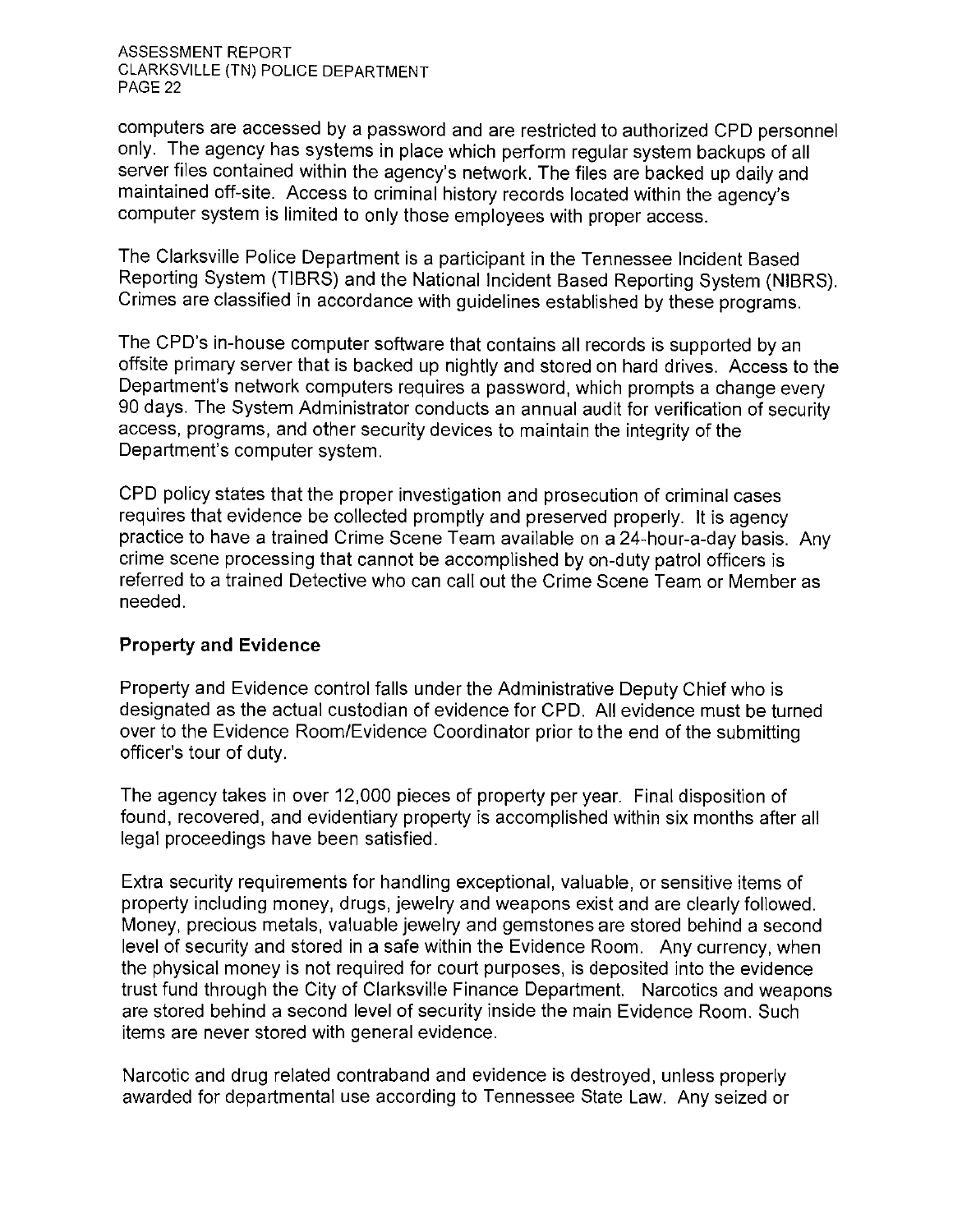forfeited weapons that a court authorizes for Departmental use are secured and maintained in the Evidence Room until such time that it is transferred to the departmental inventory.

Semi-annual inspections of the property rooms are required by policy and clearly documented. On a semi-annual basis, at the direction of the Chief of Police, unannounced inspections are also performed of the property rooms. In addition, annual audits are also conducted to ensure the full integrity of the system.

A thorough review of compliance with Standard 84.1.6, requiring inspections, inventories, and audits of evidence and property was conducted. The most recent inspection was conducted in December 2015. Documentation demonstrated appropriate compliance with all applicable standards. A change of custodian audit was conducted in December of 2015 when Deputy Chief Parr assumed responsibility. 10,170 pieces of evidence was verified (6,587 high risk and 3,583 non-high risk) during a thorough audit.

A random review of items and documentation by the assessors indicated that the information was accurate and the systems, processes, and procedures that were in place were accurate and working. CPD has an excellent property management function.

The agency does not have any responsibility regarding campus law enforcement.

#### H. Standards Issues Discussion:

This section provides specific information on standards found to be in compliance after on-site "adjustments" were made. Adjustments may include modifying agency policies and directives, creating documentation, and an alteration of the physical plant.

There were no issues regarding standards compliance.

#### **I. 20 Percent Standards:**

CALEA agencies must be in compliance with at least 80% of applicable other than mandatory (O) standards. The agency is free to choose which standards it will meet based on their unique situation.

The agency was in compliance with 87% of applicable other-than mandatory (O) standards.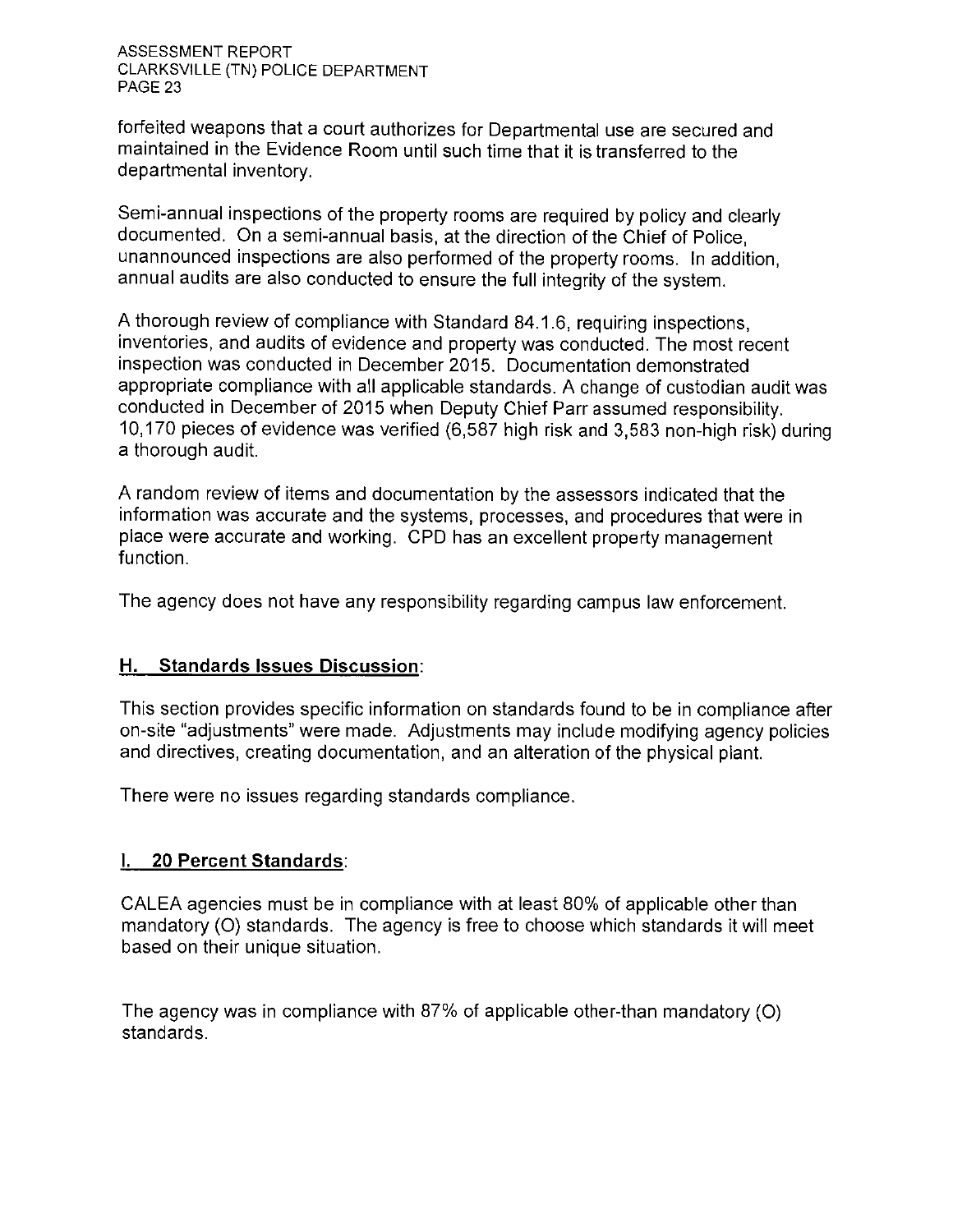#### J. **Future Performance / Review Issues**

There were no standards or issues that require additional review or concern about future performance.

#### K. Table: Standards Summary:

|                                 | <b>TOTAL</b> |
|---------------------------------|--------------|
| Mandatory (M) Compliance        | 312          |
| Other-Than-Mandatory Compliance | 65           |
| <b>Standards Issues</b>         | $-0-$        |
| Waiver                          | $-0-$        |
| (O) Elect 20%                   | 10           |
| Not Applicable                  | 97           |
| <b>TOTAL</b>                    | 484          |

#### L. Summary:

Agency files were well organized and comprehensive. Sufficient proofs of compliance existed in virtually every file. Only two files were returned for additional existing information which verified continued compliance with the relevant standards. This was an improvement from the previous assessment which had four files returned for additional proofs. No files were identified as Standards Issues which also was an improvement from the prior assessment which had two standards considered as Applied Discretion. There also were no files of concern during this and the prior assessment. The files were digitally created and reviewed using generally available software and this worked well.

There were no issues or problems during this assessment and detailed annual reports were submitted as expected.

The assessors reviewed each and every standard and their proofs of compliance. Upon completion of the review, which included observations and interviews, the agency was found to be in compliance with the intent of all applicable standards.

Every three years, the Clarksville Police Department conducts a survey, which is summarized and made public. This survey is compiled into a report including a summary that is forwarded to the Chief of Police and the command staff personnel. The survey is conducted on-line. In 2012 the agency received 48 submissions, in 2015 they received 70 submissions. The most recent survey showed that 94.58% of the respondents were satisfied with the officer's response to their call. The officer